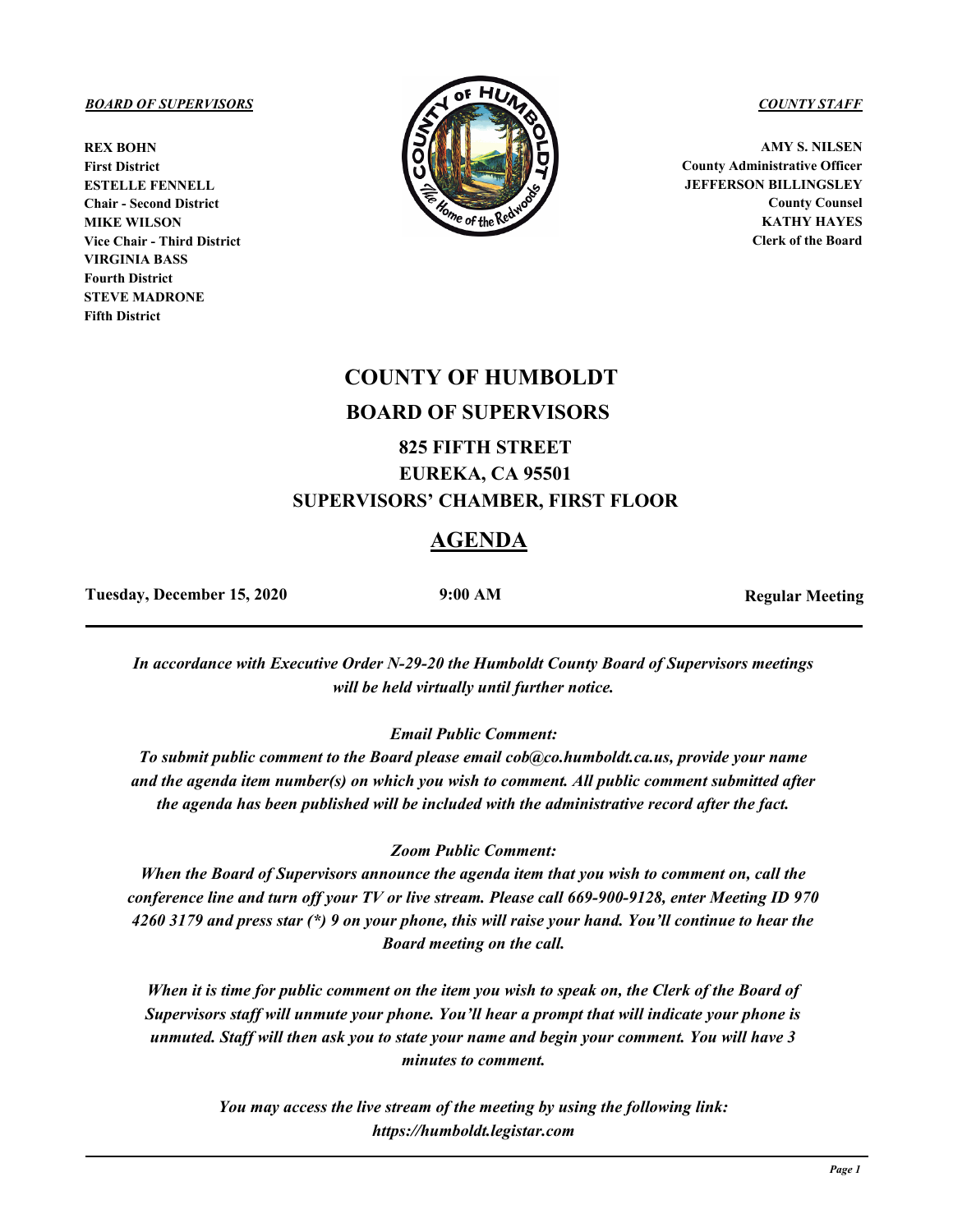*The County of Humboldt is committed to providing equal access to all county programs, services and activities through the provision of accommodations for individuals with disabilities as required under the Americans with Disabilities Act (ADA). With 72 hours prior notice, a request for reasonable accommodation or modification can be made. Please contact the Clerk of the Board Office at 707-476-2390 or by email cob@co.humboldt.ca.us or the ADA Coordinator at 844-365-0352 or by email at ada@co.humboldt.ca.us*

# **A. SALUTE TO THE FLAG**

#### **B. MODIFICATIONS TO THE AGENDA**

#### **C. CONSENT CALENDAR**

*These matters are routine in nature and are usually approved by a combined single vote.*

#### *Board of Supervisors*

**1.** Resolution Recognizing Steve Werner on His Retirement (Supervisor Estelle Fennell)

|              | <b>Recommendation:</b> That the Board of Supervisors: |
|--------------|-------------------------------------------------------|
|              | 1. Authorize the Chair to sign the Resolution.        |
| Attachments: | <b>Staff Report</b>                                   |
|              | <b>Steve Werner Retirement Resolution.pdf</b>         |

Resolution Recognizing Humboldt County Health Officer Dr. Teresa Frankovich (Supervisor **2.** Estelle Fennell)

| <i>Recommendation:</i> | That the Board of Supervisors:                 |
|------------------------|------------------------------------------------|
|                        | 1. Authorize the Chair to sign the Resolution. |
| Attachments:           | <b>Staff Report</b>                            |
|                        | Resolution.pdf                                 |

**3.** Recognition of Mercer-Fraser on their 150th Anniversary (Supervisor Rex Bohn)

|              | <b>Recommendation:</b> That the Board of Supervisors:  |  |
|--------------|--------------------------------------------------------|--|
|              | 1. Recognize Mercer-Fraser on their 150th Anniversary. |  |
| Attachments: | <b>Staff Report</b>                                    |  |
|              | MercerFraser.pdf                                       |  |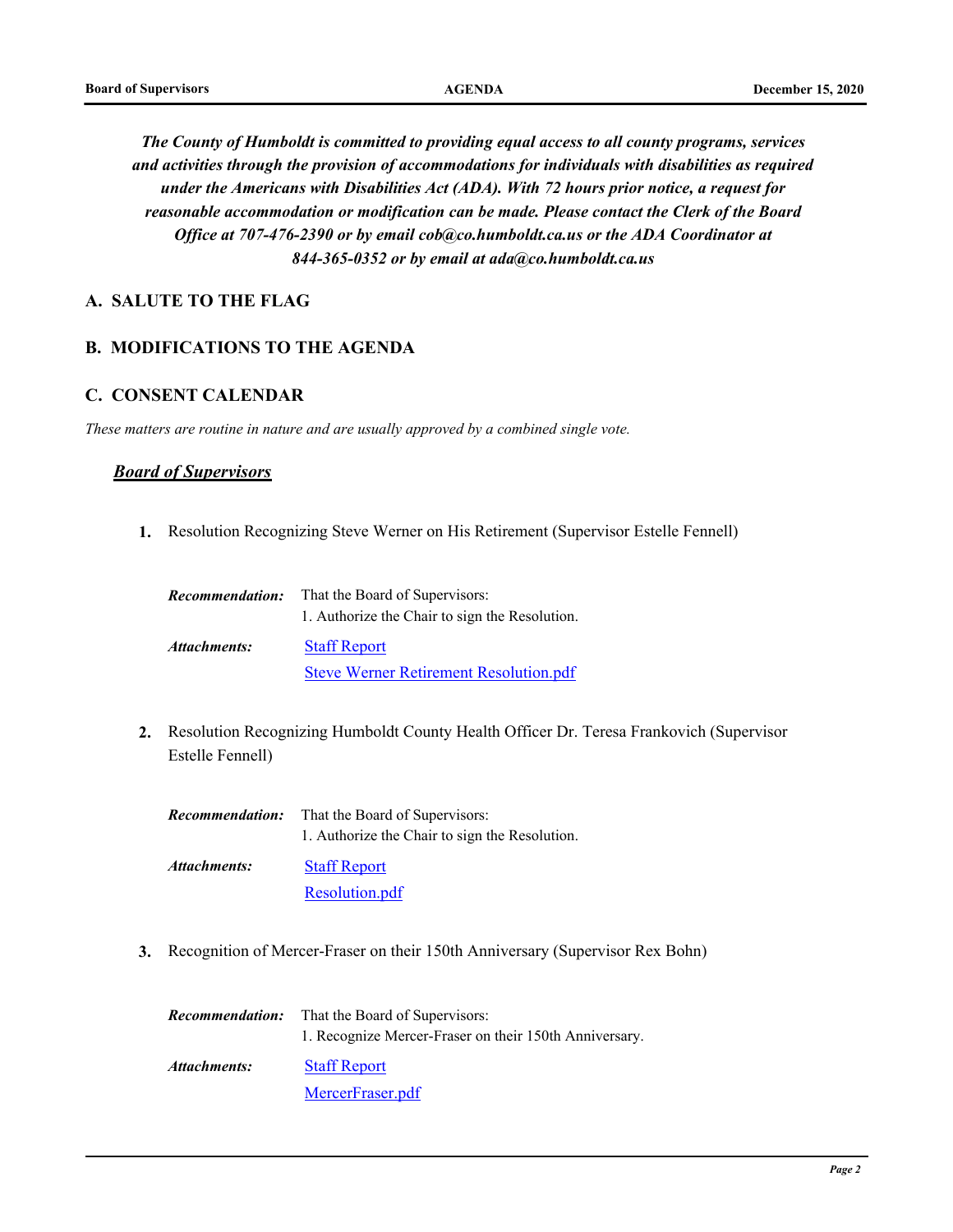# *Clerk of the Board*

4. Submittal of Supervisor's Monthly Expense Report on Meetings Pursuant to Government Code Section 53232.3(d)

| <i>Recommendation:</i> | That the Board of Supervisors:           |
|------------------------|------------------------------------------|
|                        | 1. Receive and file the report.          |
| Attachments:           | <b>Staff Report</b>                      |
|                        | Board Member Expense Reporting Forms.pdf |

**5.** Vacancies on the Humboldt County Resource Conservation District

| <i>Recommendation:</i> | That the Board of Supervisors:<br>1. Receive and file the report. |
|------------------------|-------------------------------------------------------------------|
| Attachments:           | <b>Staff Report</b>                                               |
|                        | ResourceConsDistVacancy12152020.pdf                               |
|                        | ResourceConservationDistrict12152020.pdf                          |

Letter of Appreciation to Gary Markegard for His Service on the Humboldt County Resource **6.** Conservation District

| <i>Recommendation:</i> | That the Board of Supervisors:                             |
|------------------------|------------------------------------------------------------|
|                        | 1. Authorize the Chair to sign the letter of appreciation. |
| Attachments:           | <b>Staff Report</b>                                        |
|                        | Letter of Appreciation.pdf                                 |

**7.** Vacancy on the Assessment Appeals Board

| Recommendation: | That the Board of Supervisors:                         |
|-----------------|--------------------------------------------------------|
|                 | 1. Receive and file the report.                        |
| Attachments:    | <b>Staff Report</b>                                    |
|                 | AABVacancy12152020.pdf                                 |
|                 | Assessment Appeals Board RosterFulladdress12152020.pdf |

**8.** Approval of the Action Summary - Meeting of December 8, 2020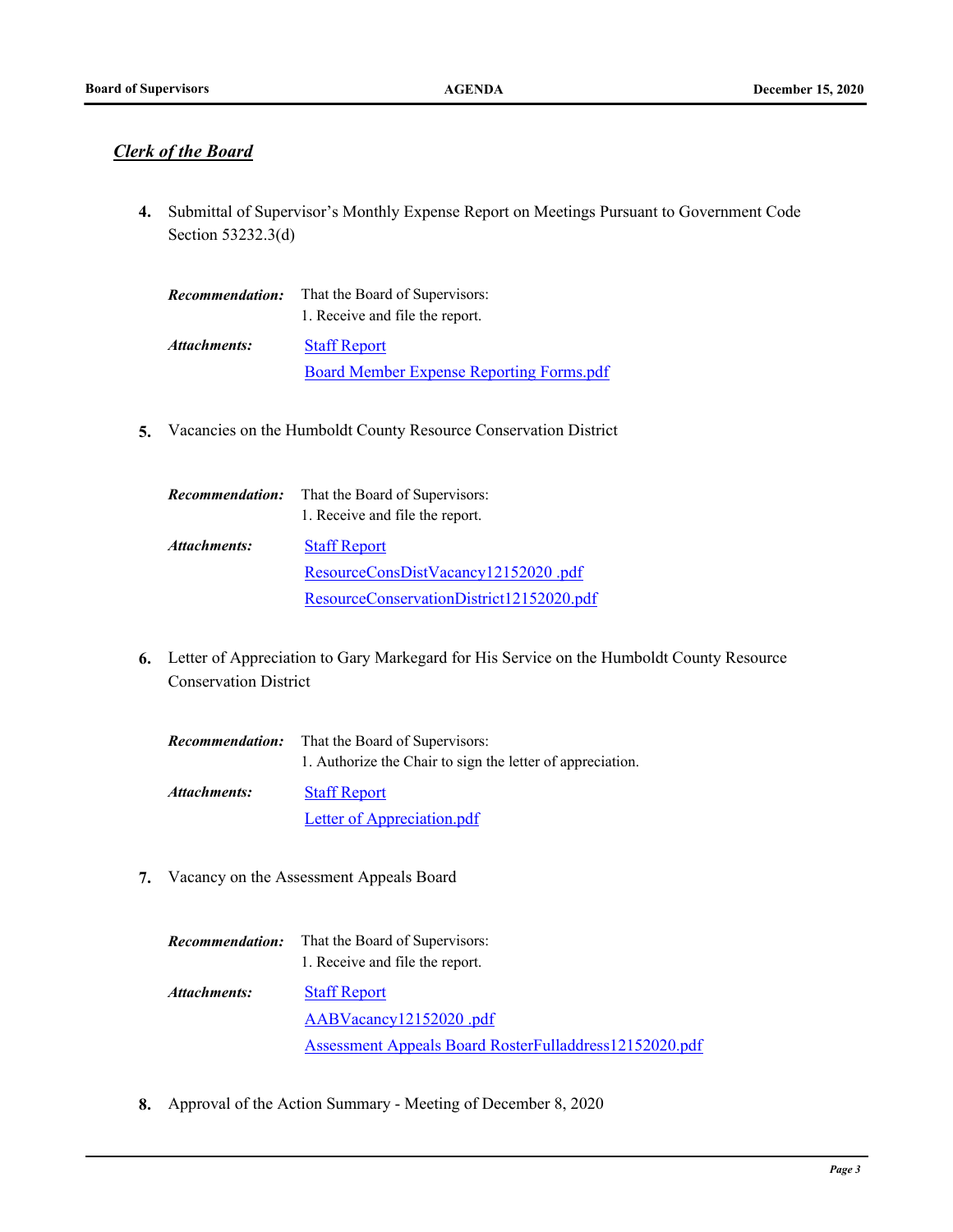|              | <b>Recommendation:</b> That the Board of Supervisors:                                                                                                                                                             |  |
|--------------|-------------------------------------------------------------------------------------------------------------------------------------------------------------------------------------------------------------------|--|
|              | 1. Approve the Action Summary for the meeting of December 8, 2020 and<br>authorize the Clerk of the Board and Board Chair to sign the minute book in<br>accordance with California Government Code Section 25103. |  |
| Attachments: | <b>Staff Report</b>                                                                                                                                                                                               |  |
|              | 12-8-2020 Action Summary                                                                                                                                                                                          |  |
|              | 12-8-2020 Executed Action Summary.pdf                                                                                                                                                                             |  |

#### *County Administrative Office*

Local Proposition 172 Fire District Allocations for Fiscal Year 2020-21 and Supplemental Budget **9.** (4/5 Vote Required)

| <b>Recommendation:</b> | That the Board of Supervisors: |
|------------------------|--------------------------------|
|------------------------|--------------------------------|

1. Authorize the Chair of the Board to execute agreements with Blue Lake, Ferndale, Fortuna, Garberville, Redway, Rio Dell and Samoa Fire Protection Districts, and Fieldbrook and Orleans Community Services Districts for revenue-sharing of the county's Fiscal Year 2020-21 Proposition 172 (Prop 172) funding; 2. Direct the Clerk of the Board to submit one executed copy of the agreement to

the County Administrative Office for processing; 3. Approve the attached Supplemental Budget in fund 1100 budget unit 199 Contributions Other to carry forward Prop 172 allocations to fire districts approved in fiscal year (FY) 2019-20 into FY 2020-21 (4/5 vote required);

4. Authorize the Auditor-Controller to tender FY 2019-20 Prop 172 allocations to Fire Districts as approved by your Board on Jul. 7, 2020; and

5. Approve and authorize the County Administrative Officer, or a designee thereof, to execute any and all future agreements regarding the allocation of Prop 172 to local fire districts following Board approval of the fire district allocations.

#### [Staff Report](http://humboldt.legistar.com/gateway.aspx?M=F&ID=b99ad040-1661-468f-81f8-f093ca3c946b.pdf) *Attachments:*

[Allocation Spreadsheet.pdf](http://humboldt.legistar.com/gateway.aspx?M=F&ID=d253c68d-85d9-45e1-89b5-7aff7b0e1859.pdf) [Agreements.pdf](http://humboldt.legistar.com/gateway.aspx?M=F&ID=63f0463c-b8ca-42a1-8a45-22a814e56928.pdf) [Supplemental Budget.xlsx](http://humboldt.legistar.com/gateway.aspx?M=F&ID=fb57e91a-ed7d-4cd5-9f6f-961ee2f50973.xlsx) [Executed Agreements.pdf](http://humboldt.legistar.com/gateway.aspx?M=F&ID=05c33723-8f69-4993-94fb-6808fac03d27.pdf)

10. Assignment of Acting Supervisor Out of Class Temporary Pay Assignment of Tyson Sanchez from Senior Information Technology (IT) Technician to IT Systems Supervisor

That the Board of Supervisors: 1. Approve the acting supervisor out of class temporary pay assignment of Tyson Sanchez from Senior IT Technician (Class 188, Range 445) to IT Systems *Recommendation:*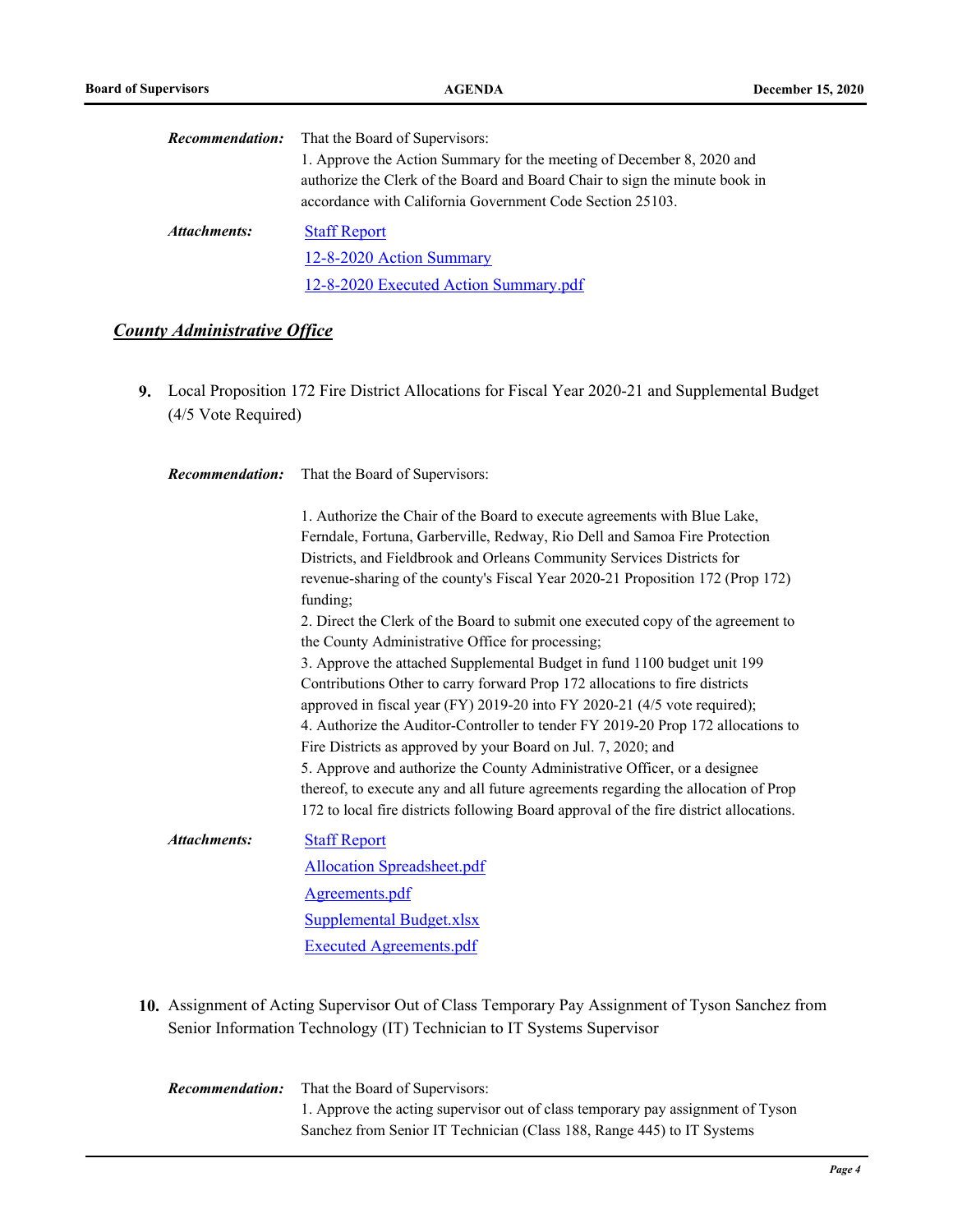Supervisor (Class 645, Range 468) pursuant to American Federation of State, Municipal and County Employees (AFSCME) Memorandum of Understanding section 12.4, retroactively from October 19, 2020.

*Attachments:* [Staff Report](http://humboldt.legistar.com/gateway.aspx?M=F&ID=dc6789fa-0415-4124-ada4-a1bfc4868666.pdf)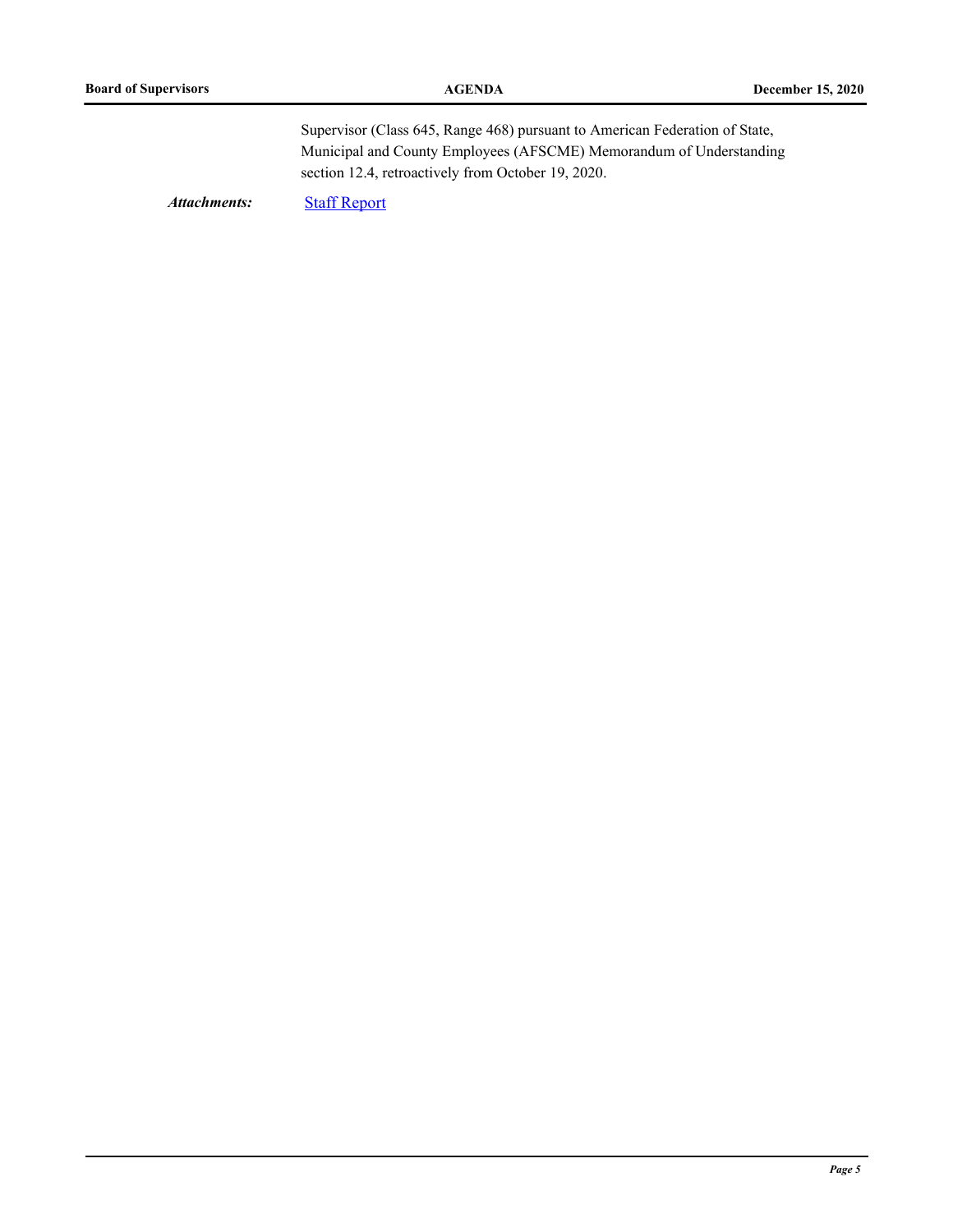#### *County Counsel*

11. Annual Resolutions Authorizing New Chair and Vice-Chair of the Board of Supervisors for 2021 to take all Acts Necessary to Act as Chair and Vice-Chair, Including Authorized Signatures on Necessary Documents on Financial Transactions

| <b>Recommendation:</b> | That the Board of Supervisors:                                                    |
|------------------------|-----------------------------------------------------------------------------------|
|                        | 1. Adopt the attached three resolutions authorizing the new Chair Virginia Bass,  |
|                        | and new Vice-Chair Mike Wilson of the Board of Supervisors to take all acts       |
|                        | necessary to act as Chair and Vice-Chair, including authorized signatures on      |
|                        | necessary documents of financial transactions for acceptance and consent to       |
|                        | grants and real property, and authorize the Chair to sign said resolutions.       |
| Attachments:           | <b>Staff Report</b>                                                               |
|                        | Resolution Authorizing Chair and Vice Chair for 2021 to Accept and Consent to Gra |
|                        | Resolution Authorizing Certain County Officers to Sign Documents re Financial As  |
|                        | Resolution Designating Persons to Sign and Endorse Checks and Other Instruments   |
|                        | Resolution 20-113.pdf                                                             |
|                        | Resolution 20-114.pdf                                                             |
|                        | Resolution 20-115.pdf                                                             |

#### *Department of Health and Human Services: Administration*

12. Professional Services Agreement with the Betty Kwan Chinn Homeless Foundation Regarding the Provision of Emergency Shelter, Case Management and Supportive Services to Individuals and Families Who Are Experiencing Homelessness in Humboldt County

That the Board of Supervisors: 1. Approve, and authorize the Chair of the Board to execute, the attached professional services agreement with the Betty Kwan Chinn Homeless Foundation regarding the provision of emergency shelter, case management and supportive services to individuals and families who are experiencing homelessness in Humboldt County for the period of Aug. 1, 2020 through June 30, 2021; 2. Authorize the Department of Health and Human Services Director, or a designee thereof, to execute any and all subsequent amendments to the attached professional services agreement with the Betty Kwan Chinn Homeless Foundation, after review and approval by County Counsel, Risk Management and the County Administrative Office; and 3. Direct the Clerk of the Board to return one fully executed original copy of the attached professional services agreement with the Betty Kwan Chinn Homeless Foundation to the Department of Health and Human Services - Contract Unit for further processing. *Recommendation:*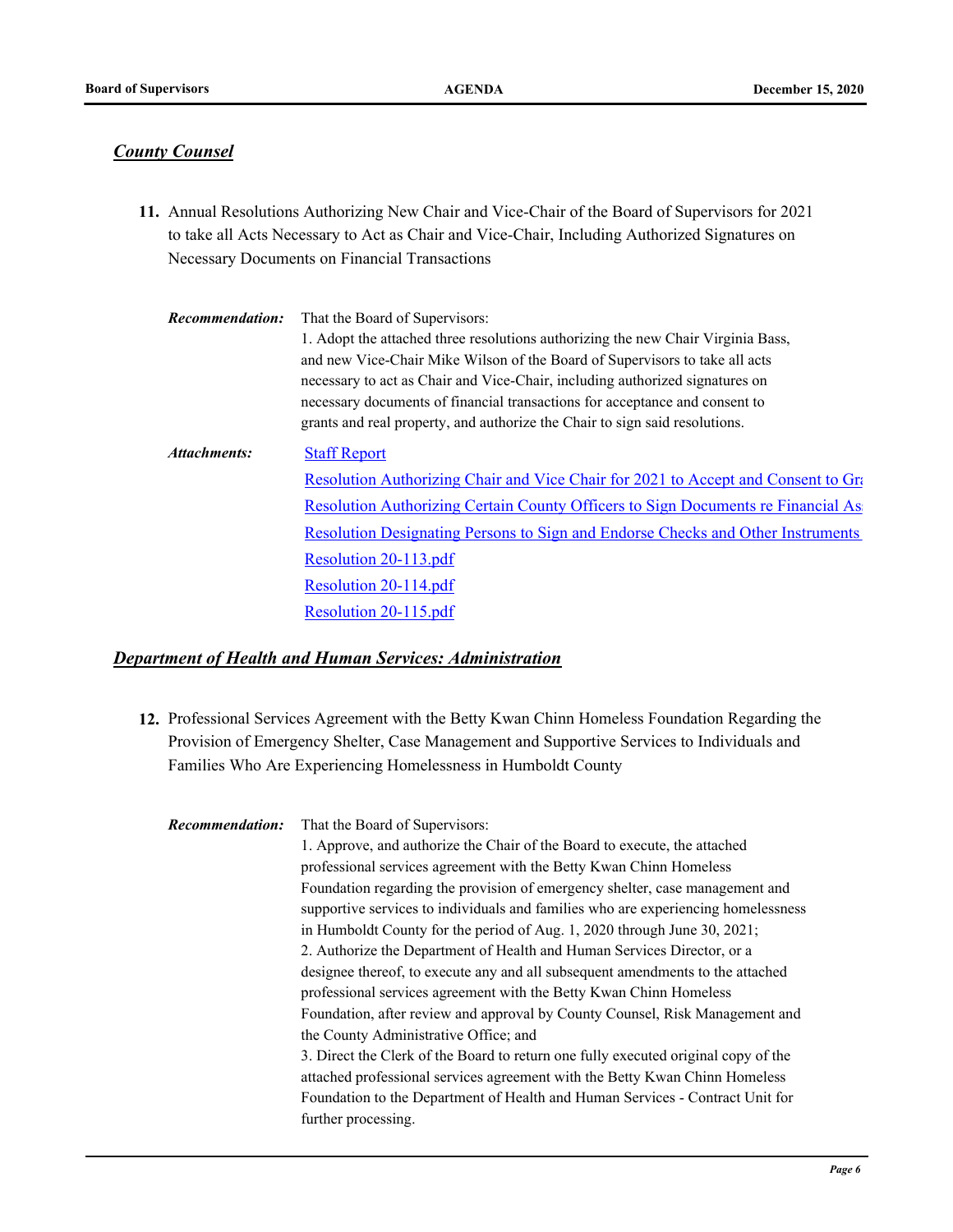#### **[Staff Report](http://humboldt.legistar.com/gateway.aspx?M=F&ID=0aff003b-4a1f-46a9-8d08-587d939f049b.pdf)** *Attachments:*

Professional Services Agreement with the Betty Kwan Chinn Homeless Foundation [Certificate 9-20 - 9-21](http://humboldt.legistar.com/gateway.aspx?M=F&ID=02b9ebbb-0665-40c8-95a0-e67001910e16.pdf) [Executed Agreement.pdf](http://humboldt.legistar.com/gateway.aspx?M=F&ID=9065a736-5eea-4701-941e-ec1725aaacd8.pdf)

**13.** Appoint Veronica Meggerson and Megan Blanchard to the First Five Humboldt Commission

| <i><b>Recommendation:</b></i> | That the Board of Supervisors:                                                                                 |  |
|-------------------------------|----------------------------------------------------------------------------------------------------------------|--|
|                               | 1. Approve the appointment of Veronica Meggerson and Megan Blanchard to the<br>First Five Humboldt Commission. |  |
| Attachments:                  | <b>Staff Report</b>                                                                                            |  |
|                               | Children and Families Commission Roster 01282020redacted                                                       |  |

# *Department of Health and Human Services: Behavioral Health*

14. Approval of Paul Bugnacki, LCSW, as Clinical Director and Hospital Administrator of Humboldt County Behavioral Health - Sempervirens Psychiatric Health Facility

| 1. Adopts the statements of qualifications and duties pertaining to the position of<br>Clinical Director and Hospital Administrator;<br>2. Acting as the Governing Body of Sempervirens Psychiatric Health Facility,<br>approve the appointment of Paul Bugnacki, LCSW, as Clinical Director and<br>Hospital Administrator of Humboldt County Behavioral Health Sempervirens |  |
|------------------------------------------------------------------------------------------------------------------------------------------------------------------------------------------------------------------------------------------------------------------------------------------------------------------------------------------------------------------------------|--|
|                                                                                                                                                                                                                                                                                                                                                                              |  |
|                                                                                                                                                                                                                                                                                                                                                                              |  |
|                                                                                                                                                                                                                                                                                                                                                                              |  |
|                                                                                                                                                                                                                                                                                                                                                                              |  |
|                                                                                                                                                                                                                                                                                                                                                                              |  |
| Psychiatric Health Facility, effective October 2, 2020; and                                                                                                                                                                                                                                                                                                                  |  |
| 3. Directs the Clerk of the Board to forward one (I) certified copy of the Board                                                                                                                                                                                                                                                                                             |  |
| Report to the Department of Health and Human Services ("DHHS") - Contract                                                                                                                                                                                                                                                                                                    |  |
| Unit for transmittal to DHHS - Behavioral Health Administration.                                                                                                                                                                                                                                                                                                             |  |
| Attachments:<br><b>Staff Report</b>                                                                                                                                                                                                                                                                                                                                          |  |
| Clinical Director Statement of Facts (2020-10) with coco edits                                                                                                                                                                                                                                                                                                               |  |
| Hospital Administrator Statement of Facts (2020-10)                                                                                                                                                                                                                                                                                                                          |  |
| <b>Org Chart - Sempervirens</b>                                                                                                                                                                                                                                                                                                                                              |  |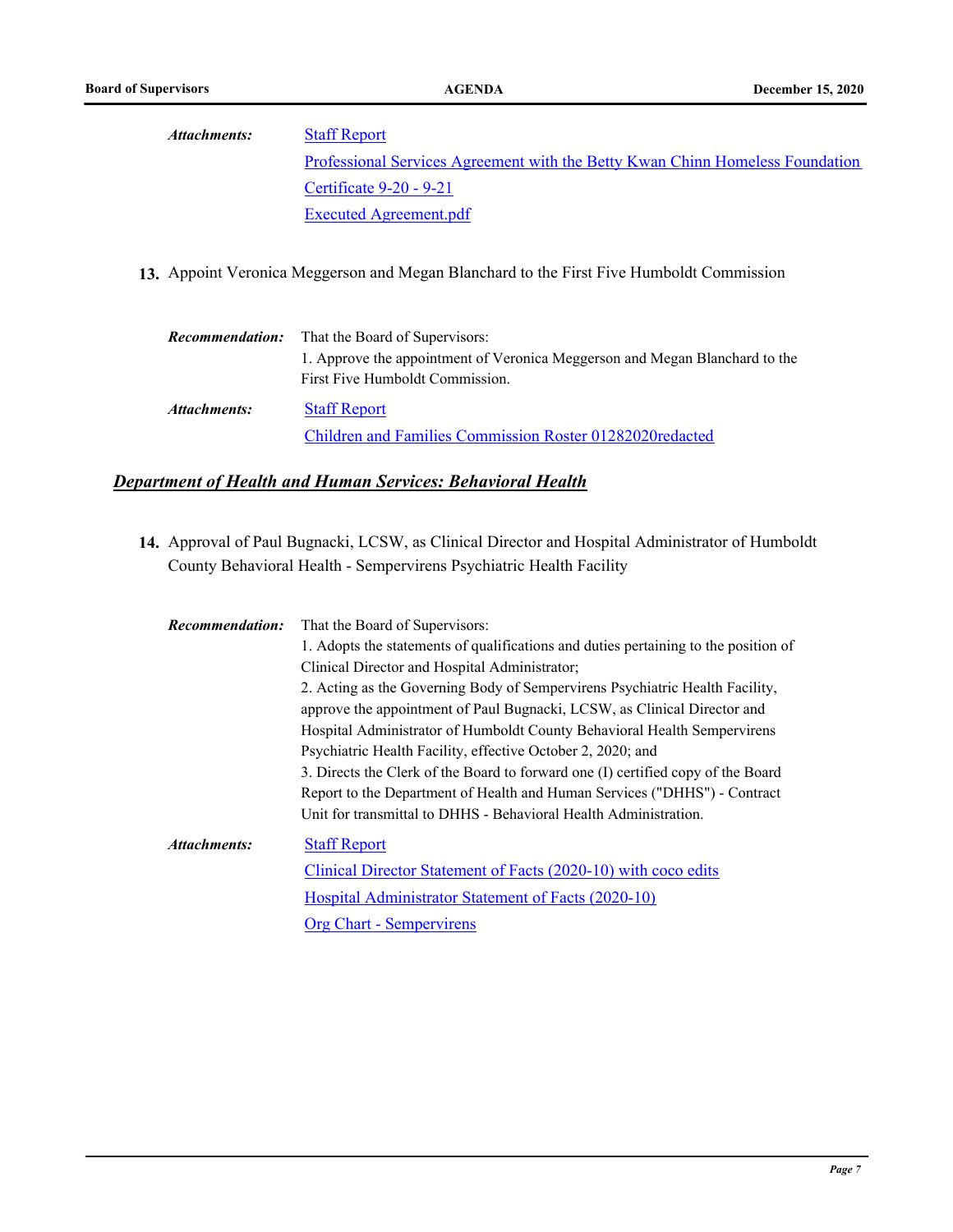15. Application Process for Mental Health Services Act Prevention and Early Intervention Program -Local Implementation Agreements Regarding the Provision of Professional Services Intended to Reduce the Impact of Mental Illness within Humboldt County

| Recommendation:     | That the Board of Supervisors:                                                           |  |
|---------------------|------------------------------------------------------------------------------------------|--|
|                     | 1. Approve the attached Mental Health Services Act Prevention and Early                  |  |
|                     | Intervention Program - Local Implementation Agreement Application Package;               |  |
|                     | 2. Authorize the Department of Health and Human Services - Behavioral Health             |  |
|                     | Director, or a designee thereof, to utilize application packages that are substantially  |  |
|                     | similar to the attached application package, after review and approval by County         |  |
|                     | Counsel, Risk Management and the County Administrative Office;                           |  |
|                     | 3. Approve the attached local implementation agreement templates regarding the           |  |
|                     | provision of professional services intended to reduce the impact of mental illness       |  |
|                     | within Humboldt County;                                                                  |  |
|                     | 4. Authorize the Department of Health and Human Services - Behavioral Health             |  |
|                     | Director to execute local implementation agreements that are substantially similar to    |  |
|                     | the attached local implementation agreement templates, and any and all subsequent        |  |
|                     | amendments thereto, after review and approval by County Counsel, Risk                    |  |
|                     | Management and the County Administrative Office; and                                     |  |
|                     | 5. Direct the Clerk of the Board to return one certified copy of the Board Order         |  |
|                     | pertaining to this item to the Department of Health and Human Services - Contract        |  |
|                     | Unit.                                                                                    |  |
| <b>Attachments:</b> | <b>Staff Report</b>                                                                      |  |
|                     | PEI Local Implementation Agreement Guidelines FY 20-21                                   |  |
|                     | <b>PEI Local Implementation Agreement Request FY 20-22</b>                               |  |
|                     | <u>FY 20-21 PEI Local Implementation Agreement Template (Non-Tribal Organizations) (</u> |  |
|                     | $FY$ 20-21 PEI Local Implementation Agreement Template (Tribal Organizations) (11-16)    |  |
|                     |                                                                                          |  |

16. Professional Services Agreement with the Humboldt County Office of Education Regarding the Continued Development of a Multi-Tiered System of Support Coalition within Humboldt County

That the Board of Supervisors: 1. Approve, and authorize the Chair of the Board to execute, the attached memorandum of understanding with the Humboldt County Office of Education regarding the continued development of a Multi-Tiered System of Support Coalition within Humboldt County for the period of July 1, 2020 through June 30, 2021; 2. Authorize the Department of Health and Human Services - Behavioral Health Director, or a designee thereof, to execute any subsequent amendments to the attached memorandum of understanding with the Humboldt County Office of Education after review, and approval by County Counsel, Risk Management and the County Administrative Office; and 3. Direct the Clerk of the Board to return one (1) fully executed original copy of the attached memorandum of understanding with the Humboldt County Office of *Recommendation:*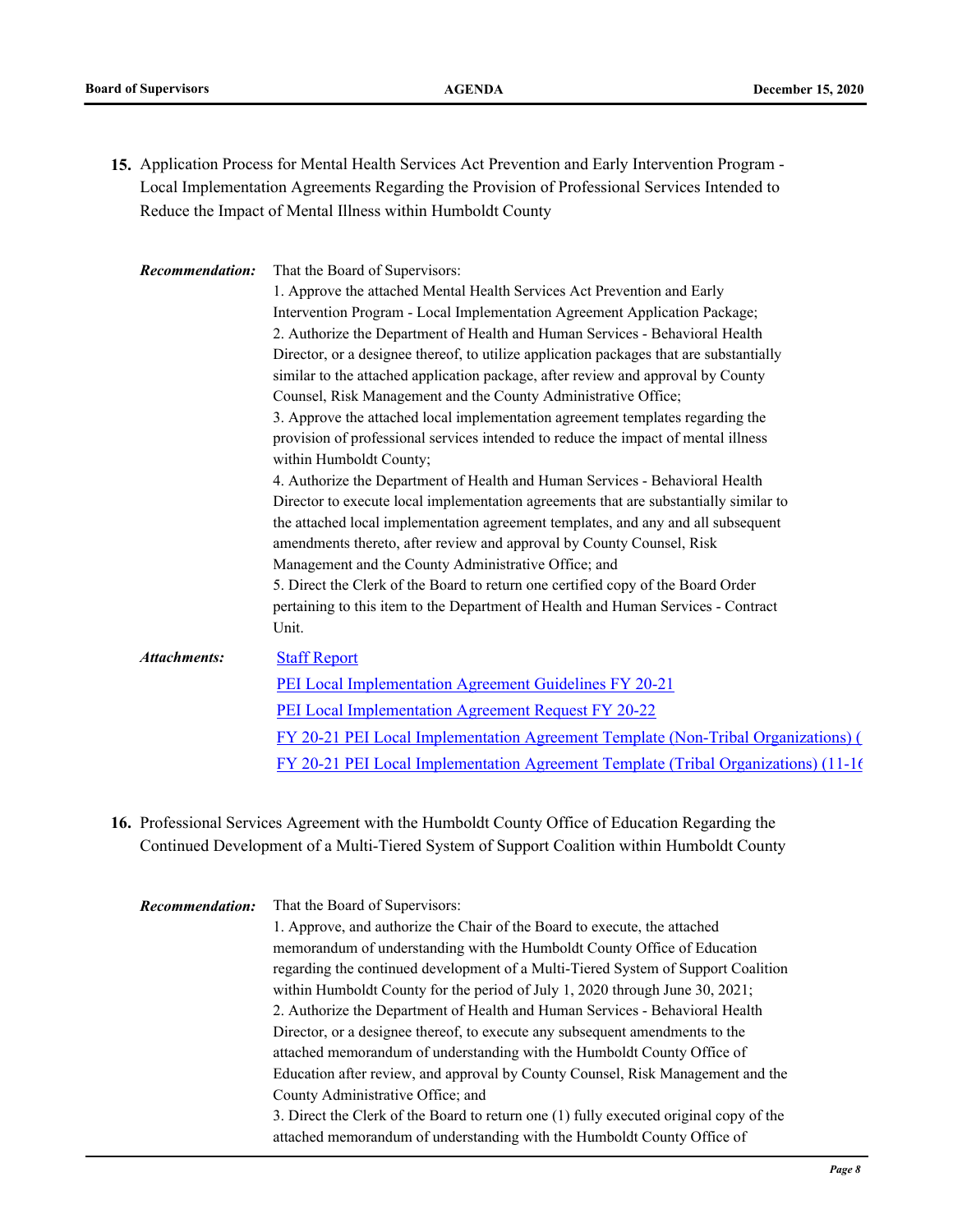Education to the Department of Health and Human Services - Contract Unit for further processing.

[Staff Report](http://humboldt.legistar.com/gateway.aspx?M=F&ID=fad8d31a-9310-457b-adc6-9741f0bc45fb.pdf) Memorandum of Understanding with Humboldt County Office of Education Regarding to [Executed MOU.pdf](http://humboldt.legistar.com/gateway.aspx?M=F&ID=0d2d2ffd-6525-43fc-8f58-b4b9a311594d.pdf) *Attachments:*

17. Memorandum of Understanding with Partnership HealthPlan of California Regarding Implementation of a Behavioral Health Integration Incentive Program in Humboldt County

| <b>Recommendation:</b><br><b>Attachments:</b> | That the Board of Supervisors:<br>1. Waive the requirements of the Humboldt County Nuclear-Free Ordinance with<br>regard to the attached memorandum of understanding with Partnership HealthPlan of<br>California;<br>2. Approve, and authorize the Department of Health and Human Services -<br>Behavioral Health Director, or a designee thereof, to execute, the attached<br>memorandum of understanding with Partnership HealthPlan of California regarding<br>implementation of a Behavioral Health Integration Incentive Program in Humboldt<br>County for the period of Jan. 1, 2021 through Dec. 31, 2022; and<br>3. Authorize the Department of Health and Human Services - Behavioral Health |
|-----------------------------------------------|--------------------------------------------------------------------------------------------------------------------------------------------------------------------------------------------------------------------------------------------------------------------------------------------------------------------------------------------------------------------------------------------------------------------------------------------------------------------------------------------------------------------------------------------------------------------------------------------------------------------------------------------------------------------------------------------------------|
|                                               | Director, or a designee thereof, to execute any and all subsequent amendments to the<br>attached memorandum of understanding with Partnership HealthPlan of California,<br>after review and approval by County Counsel, Risk Management and the County<br>Administrative Office.<br><b>Staff Report</b>                                                                                                                                                                                                                                                                                                                                                                                                |

Memorandum of Understanding with Partnership Health Plan of California Regarding In

#### *Department of Health and Human Services: Public Health*

18. Women, Infants and Children (WIC) Memorandum of Understanding (MOU) Regarding Registered Dietitian Services Provided to County of Del Norte

| <b>Recommendation:</b>                                                                                                                                  | That the Board of Supervisors:                                                      |  |
|---------------------------------------------------------------------------------------------------------------------------------------------------------|-------------------------------------------------------------------------------------|--|
|                                                                                                                                                         | 1. Approve and authorize the Memorandum of Understanding (MOU) between              |  |
|                                                                                                                                                         | County of Humboldt's Public Health (PH) WIC program and County of Del               |  |
| Norte's PH WIC program for the period of Jan. 1, 2021 through April 30, 2021;<br>2. Authorize the Department of Health & Human Services (DHHS) - Public |                                                                                     |  |
|                                                                                                                                                         |                                                                                     |  |
| 3. Authorize the DHHS - Public Health Director or designee to sign future                                                                               |                                                                                     |  |
|                                                                                                                                                         | amendments and documents directly related to the MOU upon County Counsel            |  |
| and Risk Management review and approval; and                                                                                                            |                                                                                     |  |
|                                                                                                                                                         | 4. Direct the Clerk of the Board to return one copy of the certified agenda item to |  |
|                                                                                                                                                         | DHHS - Public Health.                                                               |  |
|                                                                                                                                                         |                                                                                     |  |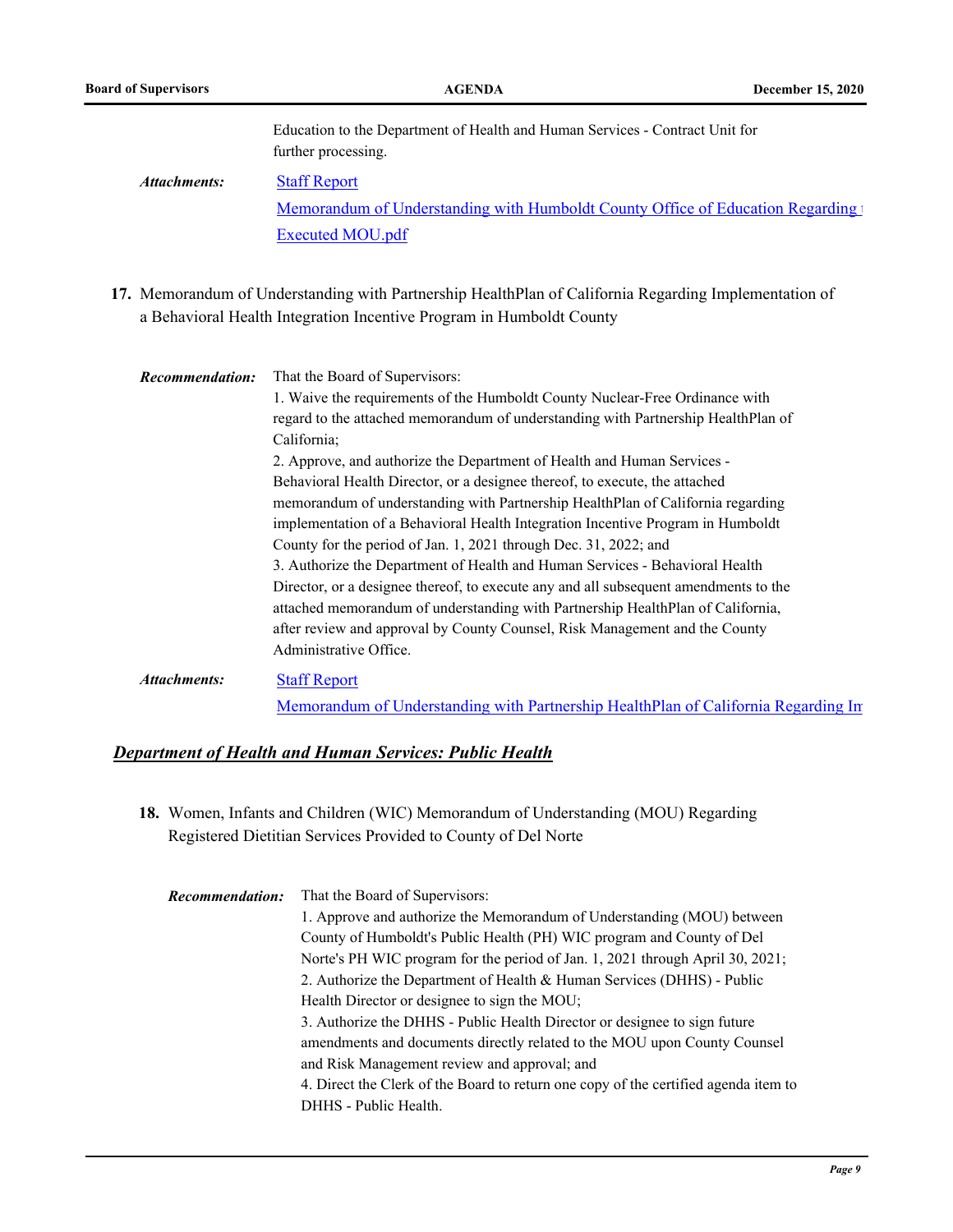*Attachments:*

**[Staff Report](http://humboldt.legistar.com/gateway.aspx?M=F&ID=6a66bb06-f1e9-414c-829d-2f09c41174f0.pdf)** 

[MOU between Humboldt County and Del Norte County & associated Exhibits.](http://humboldt.legistar.com/gateway.aspx?M=F&ID=90a7310e-1aa9-43af-944d-d880d2380bfe.pdf)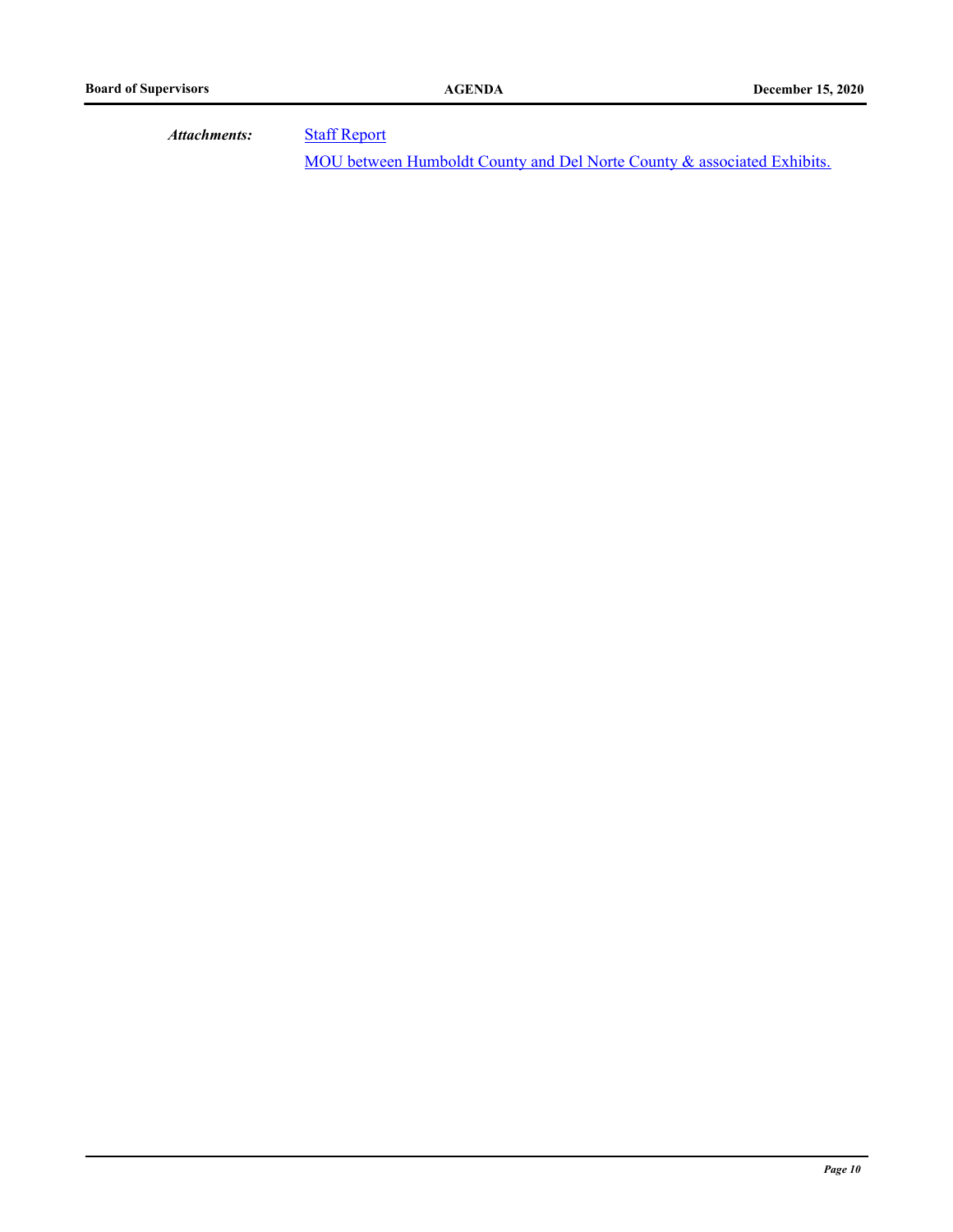#### *Department of Health and Human Services: Social Services*

19. First Amendment to Software License and Support Services Agreement with JUMP Technology Services, L.L.C. Regarding the Provision, Support and Maintenance of an Electronic Case Management System

| Recommendation:     | That the Board of Supervisors:                                                     |  |
|---------------------|------------------------------------------------------------------------------------|--|
|                     | 1. Approve, and authorize the Chair of the Board to execute, the attached first    |  |
|                     | amendment to the software license and support services agreement with JUMP         |  |
|                     | Technology Services, L.L.C. regarding the provision, support and maintenance of    |  |
|                     | an electronic case management system for the period of July 1, 2019 through June   |  |
|                     | 30, 2021;                                                                          |  |
|                     | 2. Authorize the Department of Health and Human Services - Social Services         |  |
|                     | Director, or a designee thereof, to execute any and all subsequent amendments to   |  |
|                     | the software license and support services agreement with JUMP Technology           |  |
|                     | Services, L.L.C., after review and approval by County Counsel, Risk                |  |
|                     | Management and the County Administrative Office; and                               |  |
|                     | 3. Direct the Clerk of the Board to return one (1) fully executed original copy of |  |
|                     | the attached first amendment to the software license and support services          |  |
|                     | agreement with JUMP Technology Services, L.L.C. to the Department of Health        |  |
|                     | and Human Services - Contract Unit for further processing.                         |  |
| <b>Attachments:</b> | <b>Staff Report</b>                                                                |  |
|                     | First Amendment to FY 19-20 Jump Technology Services Software License and Sup      |  |
|                     | <b>Executed Agreement with JUMP Technology Services</b>                            |  |
|                     | County-of-Humboldt JUMP-Technology 2019-2020 COI                                   |  |
|                     | <b>Executed First Amendment.pdf</b>                                                |  |

#### *District Attorney*

- Acceptance of Grant Funding Made Available by the California Department of Insurance through **20.** the Workers' Compensation Insurance Fraud Program and Supplemental Budget Approval (4/5 Vote Required)
	- That the Board of Supervisors: 1. Adopt the attached resolution which authorizes the Humboldt County District Attorney, or a designee thereof, to execute any and all documents necessary to secure, accept and reapply for grant funding made available by the California Department of Insurance through the Workers' Compensation Insurance Fraud Program; 2. Approve the attached supplemental budget in Fund 1100, Budget Unit 205, District Attorney (4/5 vote required); and 3. Direct the Clerk of the Board to return a certified copy of the attached *Recommendation:*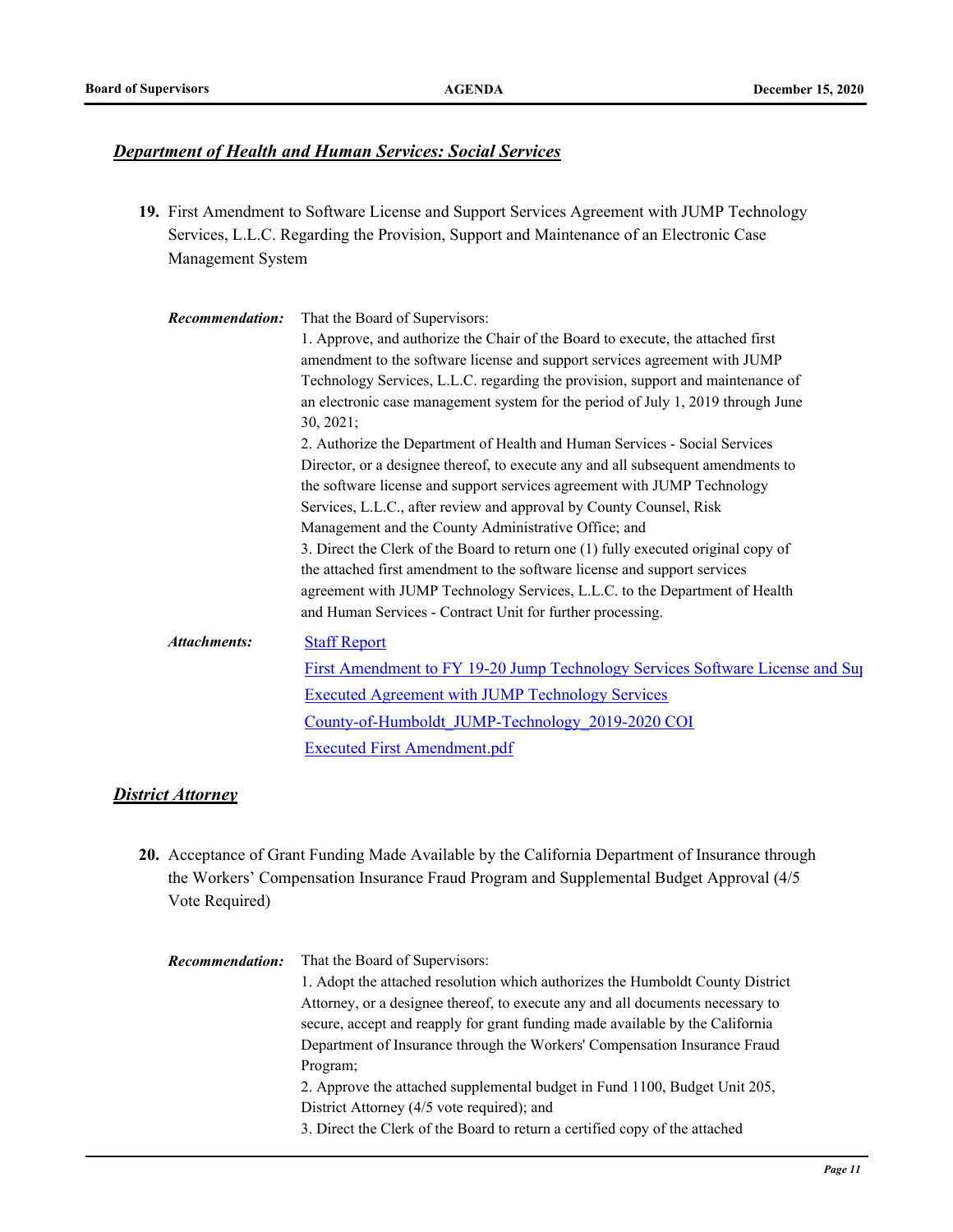resolution to the District Attorney's Office for further processing and submission to the California Department of Insurance.

| Attachments: | <b>Staff Report</b>                          |
|--------------|----------------------------------------------|
|              | Original Grant Award LTR 07222020            |
|              | Additonal Grant Award LTR 11192020           |
|              | WC Supplemental Budget 36k                   |
|              | Board of Supervisors Resolution FY2020-21 WC |
|              | Resolution 20-116.pdf                        |

21. Acceptance of Grant Funding Made Available by the California Department of Insurance through the Automobile Insurance Fraud Program and Supplemental Budget Approval (4/5 Vote Required)

| <b>Recommendation:</b> | That the Board of Supervisors:<br>1. Adopt the attached resolution which authorizes the Humboldt County District<br>Attorney, or a designee thereof, to execute any and all documents necessary to<br>secure, accept and reapply for grant funding made available by the California<br>Department of Insurance through the Automobile Insurance Fraud Program;<br>2. Approve the attached supplemental budget in Fund 1100, Budget Unit 205,<br>District Attorney (4/5 vote required); and<br>3. Direct the Clerk of the Board to return a certified copy of the attached<br>resolution to the District Attorney's Office for further processing and submission<br>to the California Department of Insurance. |
|------------------------|---------------------------------------------------------------------------------------------------------------------------------------------------------------------------------------------------------------------------------------------------------------------------------------------------------------------------------------------------------------------------------------------------------------------------------------------------------------------------------------------------------------------------------------------------------------------------------------------------------------------------------------------------------------------------------------------------------------|
| Attachments:           | <b>Staff Report</b><br>Grant Award LTR 09162020<br><b>AF Supplemental Budget</b><br>Board of Supervisors Resolution FY2020-21 AF<br>Resolution 20-117.pdf                                                                                                                                                                                                                                                                                                                                                                                                                                                                                                                                                     |

#### *Human Resources*

- 22. Designation of Humboldt County's Primary and Alternative Representative to the Public Risk Solutions and Management (PRISM) Board of Directors
	- That the Board of Supervisors: 1. Approve the delegation of the Director of Human Resources as the primary representative to the PRISM Board of Directors and the Assistant Director of Human Resources, as alternate, effective immediately. *Recommendation:*

*Attachments:* [Staff Report](http://humboldt.legistar.com/gateway.aspx?M=F&ID=71cbc910-a421-4fce-8cd3-36ec1de41bd7.pdf)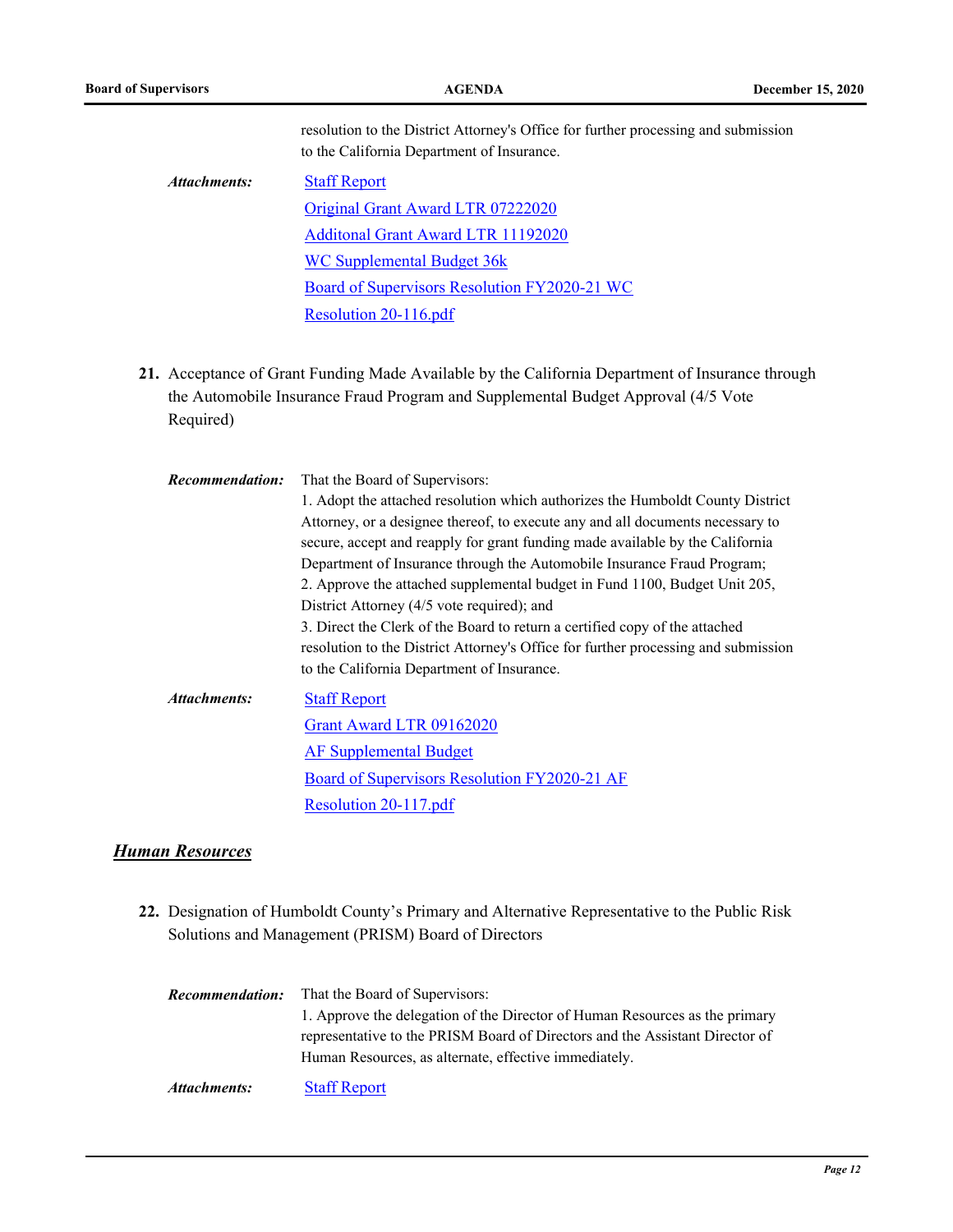**23.** Extension of Extra-Help Hours - Personnel (130) (4/5 Vote Required)

| <i>Recommendation:</i> | That the Board of Supervisors:                                                 |  |
|------------------------|--------------------------------------------------------------------------------|--|
|                        | 1. Extend Carolann Aggeler extra-help employment of 960 hours to a maximum     |  |
|                        | of 1,680 hours for Fiscal Year 2020-2021 pursuant to Section 7 of the Humboldt |  |
|                        | County Salary Resolution (4/5 Vote Required).                                  |  |
| Attachments:           | <b>Staff Report</b>                                                            |  |

- 24. Approval of a Side Letter of Agreement with the American Federation of State, County, and Municipal Employees (AFSCME) Local 1684 for Units 1-4
	- That the Board of Supervisors: 1. Approve and authorize the Chair of the Board, County Administrative Officer and Human Resources Director to sign a Side Letter of Agreement with the AFSCME Units 1-4 regarding Holiday Pay. *Recommendation:* [Staff Report](http://humboldt.legistar.com/gateway.aspx?M=F&ID=ff663e6b-744d-4327-afde-e58557da8df6.pdf) *Attachments:*

Side Letter of Agreement between the AFSCME Units 1-4 and the County of Humb [Executed Letter of Agreement.pdf](http://humboldt.legistar.com/gateway.aspx?M=F&ID=44bdb11d-b047-45b4-affd-bb664b8e9d44.pdf)

25. Ratification of Side Letters of Agreement with All Bargaining Groups for December 24, 2020 Holiday

| <b>Recommendation:</b> | That the Board of Supervisors:                                                 |
|------------------------|--------------------------------------------------------------------------------|
|                        | 1. Approve and authorize the Chair of the Board, County Administrative Officer |
|                        | and Human Resources Director to sign Side Letters of Agreement with the        |
|                        | following bargaining groups for a December 24, 2020 holiday:                   |
|                        | * American Federation of State, County, and Municipal Employees (AFSCME)       |
|                        | Units 1-4 (Attachment #1) amending Article 20.                                 |
|                        | * County Attorney's Association (CAA) Unit 5 (Attachment #2) amending          |
|                        | Article 13.                                                                    |
|                        | * Humboldt Deputy Sheriff's Organization (HDSO), Law Enforcement Non-          |
|                        | Management Unit 6 (Attachment 3) amending Article 19.                          |
|                        | * HDSO, Law Enforcement Management (LEM) Unit 7 (Attachment #4)                |
|                        | amending Article 17.                                                           |
|                        | * Management & Confidential (M&C) Employees Units 8 & 9 (Attachment#5)         |
|                        | amending Article 6.                                                            |
|                        | * Elected & Appointed Department Heads Unit 10 & 11 (Attachment #6)            |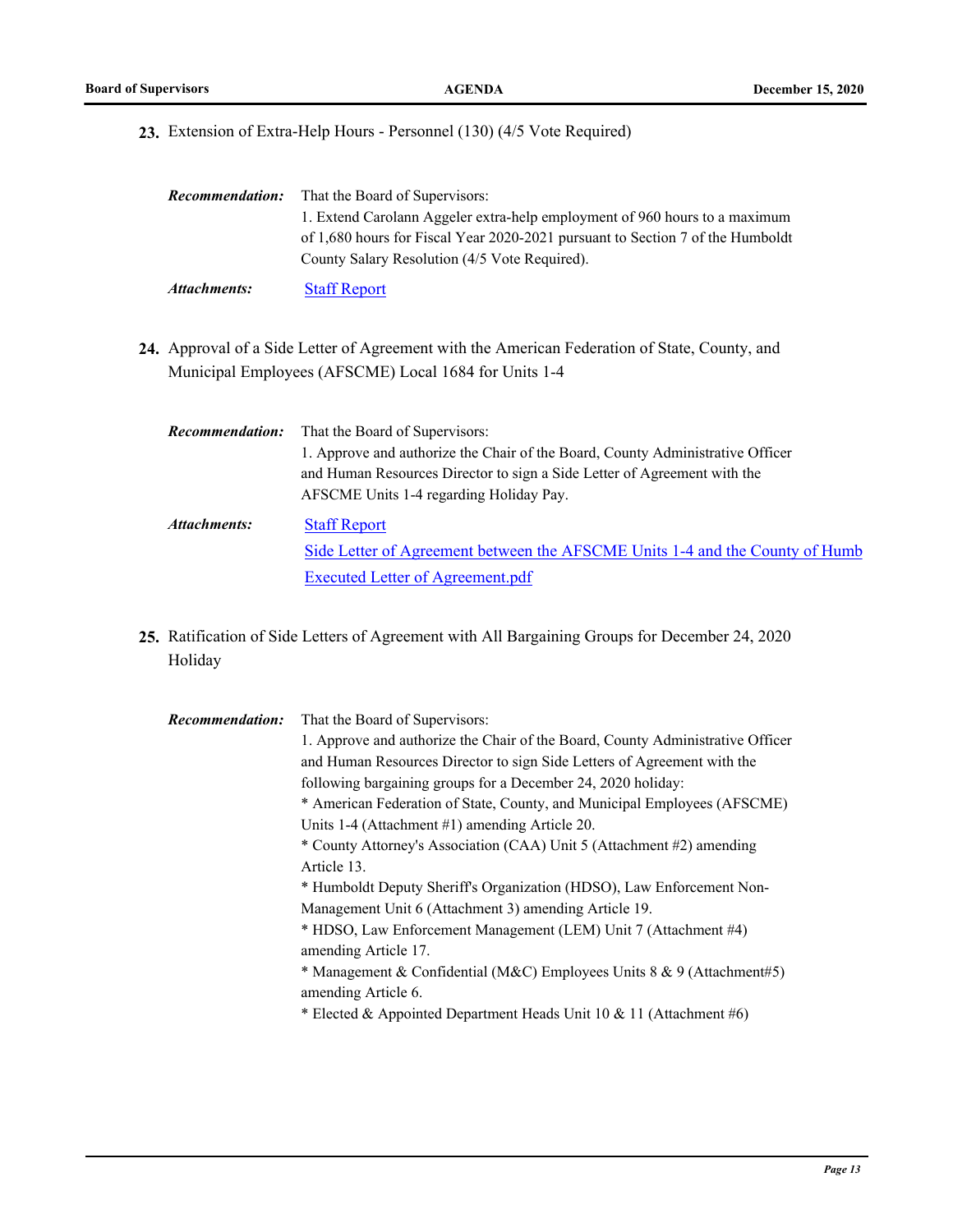| Attachments:         | <b>Staff Report</b>                                    |  |
|----------------------|--------------------------------------------------------|--|
|                      | <b>Side Letter with AFSCME</b>                         |  |
|                      | Side Letter with CAA                                   |  |
| Side Letter with LEM | Side Letter Agreement with HDSO- Non-Management        |  |
|                      |                                                        |  |
|                      | Side Letter with M&C                                   |  |
|                      | Side Letter with Elected & Appointed Derpartment Heads |  |
|                      | <b>Executed Side Letters of Agreement.pdf</b>          |  |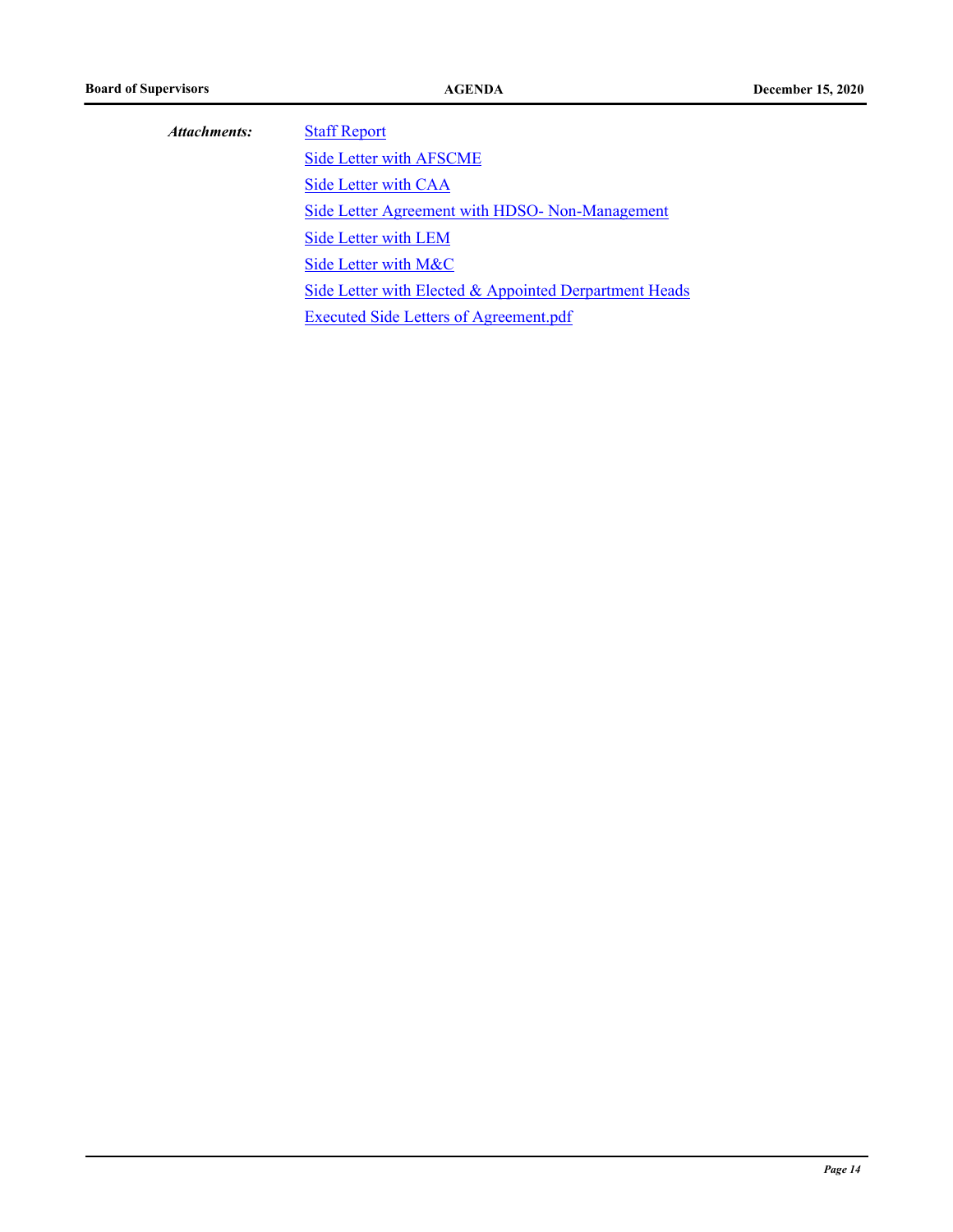# *Planning and Building Department*

Adoption of Ordinance approving the Development Agreement between the Samoa Pacific Group **26.** and the County of Humboldt APNs: 401-031-055, 401-031-070 Case No.: DA-17-001; Application No. 13646

| <b>Recommendation:</b>        | That the Board of Supervisors:                                    |  |
|-------------------------------|-------------------------------------------------------------------|--|
|                               | 1. Adopt Ordinance No. <b>approving the Development Agreement</b> |  |
|                               | between the Samoa Pacific Group and the County of Humboldt.       |  |
| Attachments:                  | <b>Staff Report</b>                                               |  |
| Attachment 1 - Ordinance.docx |                                                                   |  |
|                               | Attachment 1A - Development Agreement.docx                        |  |
|                               | Attachment 1B Exhibits A-G bookmarked.pdf                         |  |
|                               | <b>Attachment 2 - Post-Adopt Summary.docx</b>                     |  |
|                               | <b>Executed Agreement.pdf</b>                                     |  |
|                               | Ordinance 2663.pdf                                                |  |
|                               | Final Executed Agreement.pdf                                      |  |

27. Pre-Qualification List of Contractors and Consultants to Assist the Code Enforcement Unit with Performing County Abatements

| <b>Recommendation:</b> | That the Board of Supervisors:                                                     |
|------------------------|------------------------------------------------------------------------------------|
|                        | 1. Receive and accept the recommended pre-qualification list for contractors and   |
|                        | consultants to perform abatement of various public nuisances;                      |
|                        | 2. Authorize the Director of Planning and Building to execute professional service |
|                        | agreements with the prequalified contractors and consultants for the purpose of    |
|                        | performing County abatement of nuisance properties in a form substantially         |
|                        | similar to the professional services agreement attached hereto as Attachment C;    |
|                        | 3. Authorize the Director of Planning and Building to sign any modifications       |
|                        | and/or amendments and documents relating to the agreements as may be required      |
|                        | upon review and approval of County Counsel and Risk Management; and                |
|                        | 4. Authorize the Director of Planning and Building to execute any and all future   |
|                        | task order agreements with qualified contractors for the purpose of establishing   |
|                        | project specific terms and details after review and approval of County Counsel     |
|                        | and Risk Management.                                                               |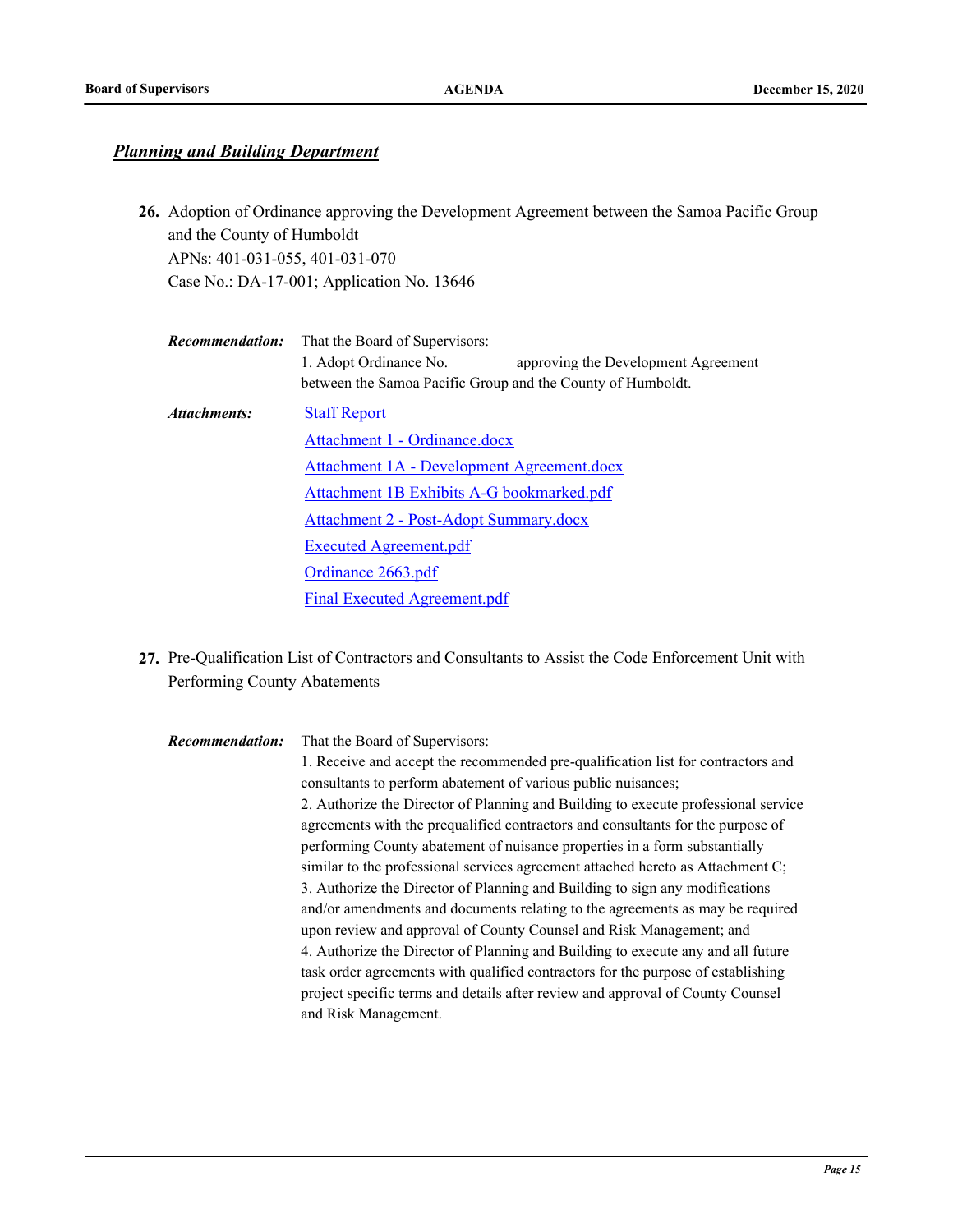| Attachments: | <b>Staff Repo</b> |
|--------------|-------------------|
|              |                   |

<u>ort</u> [Attachment A - RFP 20-02 CEU Abatement Services.pdf](http://humboldt.legistar.com/gateway.aspx?M=F&ID=4fe99815-9362-4019-81cf-95ab062bf016.pdf) [Attachment B - List of Abatement Services & Rotational Queue.pdf](http://humboldt.legistar.com/gateway.aspx?M=F&ID=d55a5087-70d7-441b-bd16-724dbfeeaad9.pdf) [Attachment C - Sample Professional Services Agreement.docx](http://humboldt.legistar.com/gateway.aspx?M=F&ID=6848d50b-d8ed-4769-8001-8e13d98e0a00.docx) [Attachment D - Sample Task Order.docx](http://humboldt.legistar.com/gateway.aspx?M=F&ID=12234f59-04c6-4941-9b26-d4b73fef5968.docx)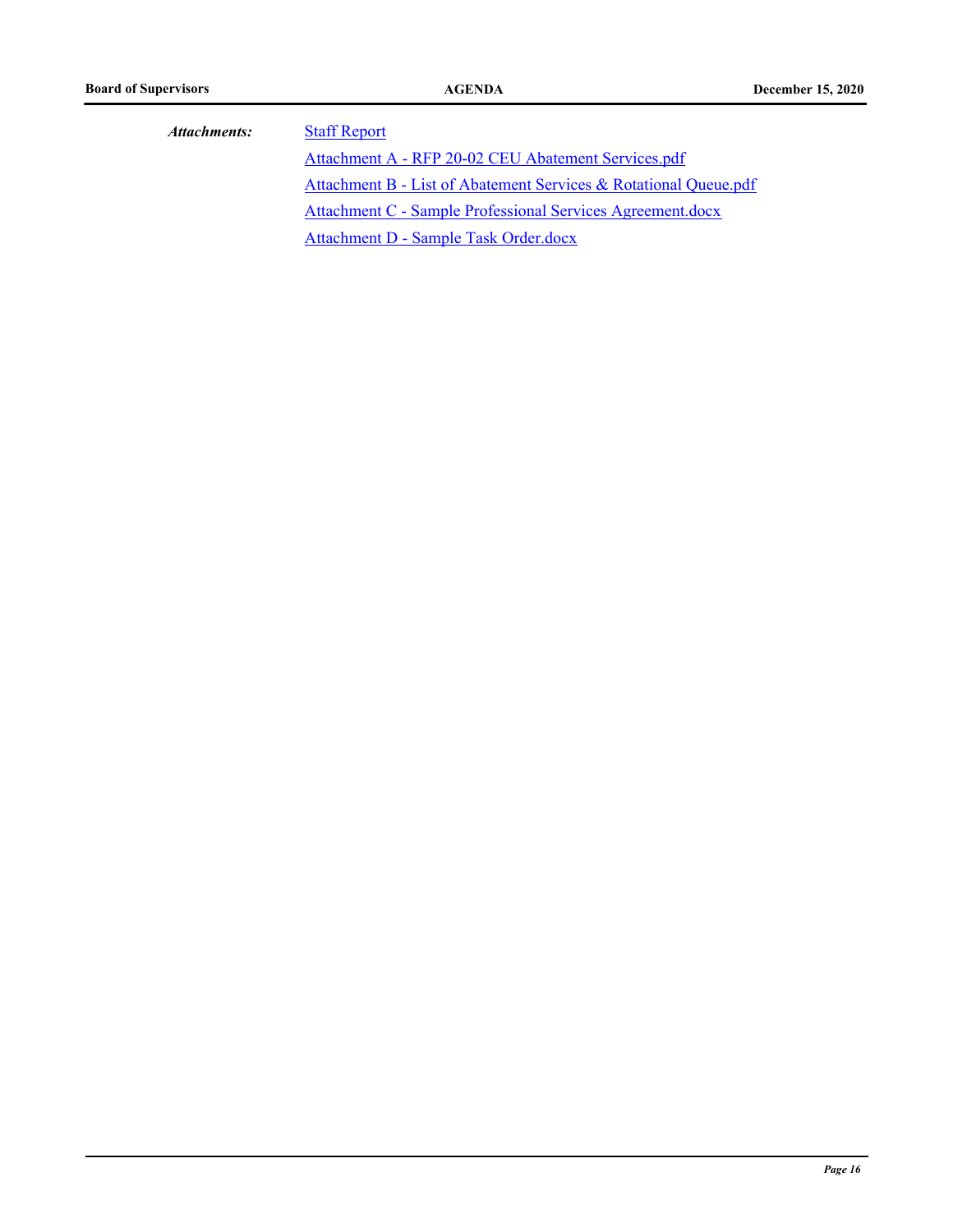#### *Probation*

**28.** Award Recommendation for Juvenile Delinquency Prevention Grant

| <i>Recommendation:</i> | That the Board of Supervisors:                                            |
|------------------------|---------------------------------------------------------------------------|
|                        | 1. Accept the recommendation of the Merit Review Committee to award funds |
|                        | for the Juvenile Delinquency Prevention Grant.                            |
| Attachments:           | <b>Staff Report</b>                                                       |
|                        | Two Feathers.pdf                                                          |

**29.** Semi-Annual Humboldt County Sanctuary Ordinance Report- Probation Department

| <i><b>Recommendation:</b></i> | That the Board of Supervisors:                  |
|-------------------------------|-------------------------------------------------|
|                               | 1. Receive the report as required by ordinance. |
| Attachments:                  | <b>Staff Report</b>                             |
|                               | 20201202 BOS Report.docx                        |

#### *Public Works*

Approval of Second Option to Extend the Lease at 2420 Sixth Street for the Department of Child **30.** Support Services

| <b>Recommendation:</b> | That the Board of Supervisors:                                                    |
|------------------------|-----------------------------------------------------------------------------------|
|                        | 1. Approve exercising the second option to extend the lease at 2420 Sixth Street, |
|                        | Eureka, with Humboldt Partners, for the period of Jan. 1, 2021, through Dec. 31,  |
|                        | 2025.                                                                             |
| Attachments:           | Attach 1 - 2015-10-06 BOS 1st Opt to Ext Lease at 2420 6th St.pdf                 |
|                        | <b>Staff Report</b>                                                               |
|                        | Attach 2 - ADA Access Compliance Assessment - Child Support Services - 2-26-20    |
|                        | Attach 3 - 2420 6th DCSS - Open ADA Barrier responsible parties.docx              |
|                        | Attach 4 - 2020-11-3 2420 6th DCSS Option 2 Approval Letter.docx                  |

**31.** Allocation of Senior Environmental Analyst in Natural Resources Planning Division

That the Board of Supervisors: 1. Approve the allocation of one 1.0 full time equivalent (FTE) senior environmental analyst position (salary range 433, class 520) in the Natural *Recommendation:*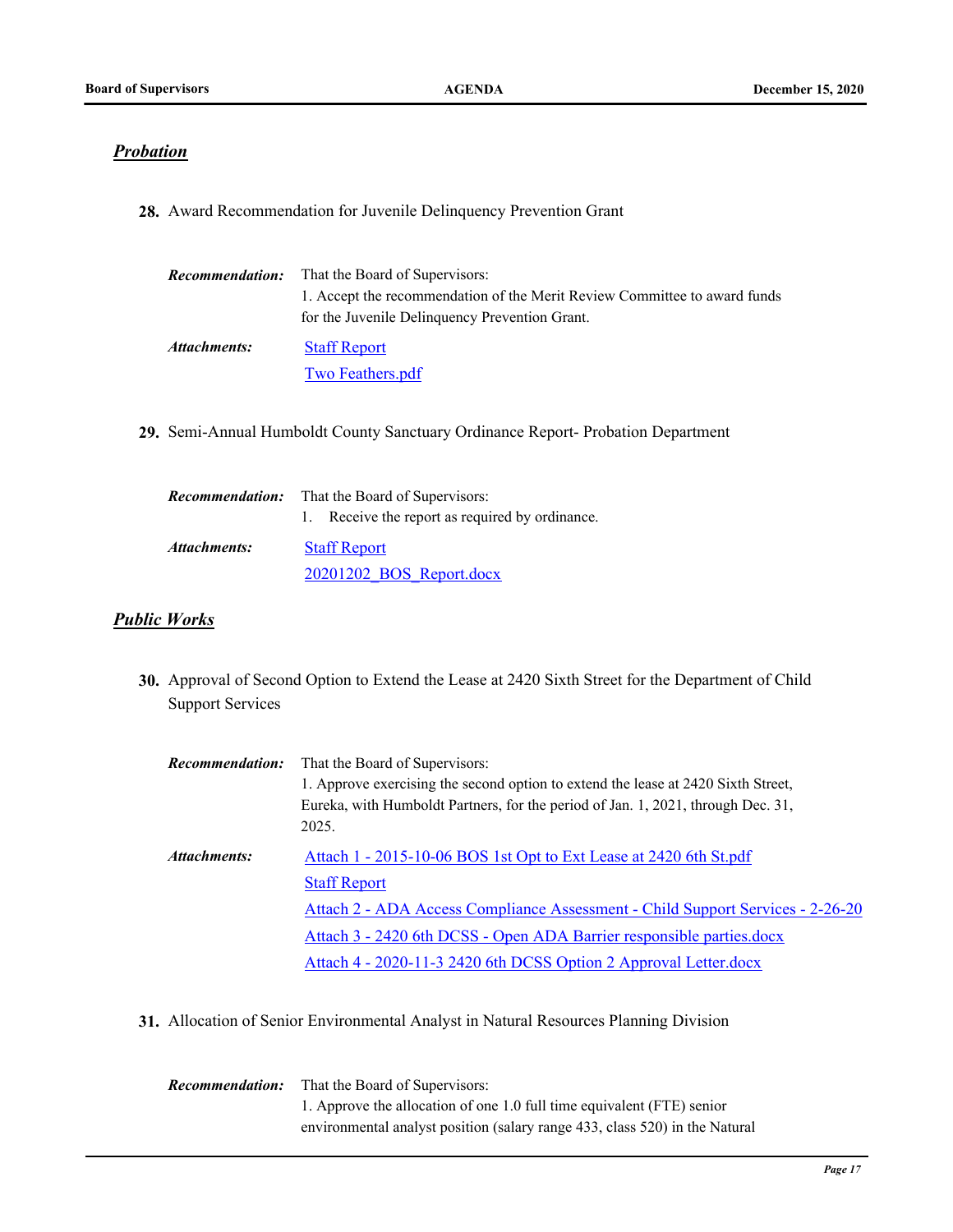|                        | Resources Planning Division (budget unit 289) of Public Works effective the pay<br>period following Board approval; and<br>2. Approve the attached appropriation transfer.                                                                   |
|------------------------|----------------------------------------------------------------------------------------------------------------------------------------------------------------------------------------------------------------------------------------------|
| Attachments:           | <b>Staff Report</b>                                                                                                                                                                                                                          |
|                        | Budget-Adjustment-289 Sr Environmental Analyst                                                                                                                                                                                               |
|                        |                                                                                                                                                                                                                                              |
|                        | 32. Second Amended Planning Agreement for the Potter Valley Project and Memorandum of<br>Understanding for Cost Sharing for Integrated Licensing Process Consultant                                                                          |
| <b>Recommendation:</b> | That the Board of Supervisors:                                                                                                                                                                                                               |
|                        | 1. Approve, and authorize the Chair of the Board to execute, the attached Second<br>Amended Planning Agreement for the Potter Valley Project;                                                                                                |
|                        | 2. Approve, and authorize the Chair of the Board to execute, the attached                                                                                                                                                                    |
|                        | Memorandum of Understanding for Cost Sharing for Integrated Licensing<br>Process Consultant;                                                                                                                                                 |
|                        | 3. Direct the Clerk of the Board to return one (1) fully executed original copy of<br>the attached Second Amended Planning Agreement for the Potter Valley Project<br>to the Department of Public Works - Environmental Services for further |
|                        | processing; and                                                                                                                                                                                                                              |
|                        | 4. Direct the Clerk of the Board to return one (1) fully executed original copy of<br>the attached Memorandum of Understanding ("MOU") for Cost Sharing for                                                                                  |
|                        | Integrated Licensing Process Consultant to the Department of Public Works -                                                                                                                                                                  |
|                        | Environmental Services for further processing.                                                                                                                                                                                               |
| <b>Attachments:</b>    | <b>Staff Report</b>                                                                                                                                                                                                                          |
|                        | 1 - Fully Executed Amended Planning Agreement                                                                                                                                                                                                |
|                        | 2 - First Amendment to Potter Valley Planning Agreement                                                                                                                                                                                      |
|                        | 3 - Second Amended Planning Agreement (Signature Copy)(10-21-2020)                                                                                                                                                                           |
|                        | 4 - Potter Valley ILP Cost-Sharing MOU                                                                                                                                                                                                       |
|                        | Signed MOU.pdf                                                                                                                                                                                                                               |
|                        | Signed Second Amended Agreement.pdf                                                                                                                                                                                                          |

#### **D. ITEMS PULLED FROM CONSENT**

# **E. PUBLIC COMMENT ON NON-AGENDA ITEMS**

*This portion of the meeting is reserved for persons desiring to address the Board on any matter not on this agenda that is under the jurisdiction of the Board. Although the Board may briefly respond to statements or questions, under state law, matters presented under this item cannot be discussed or acted upon by the Board at this time.*

## **F. SPECIAL PRESENTATIONS**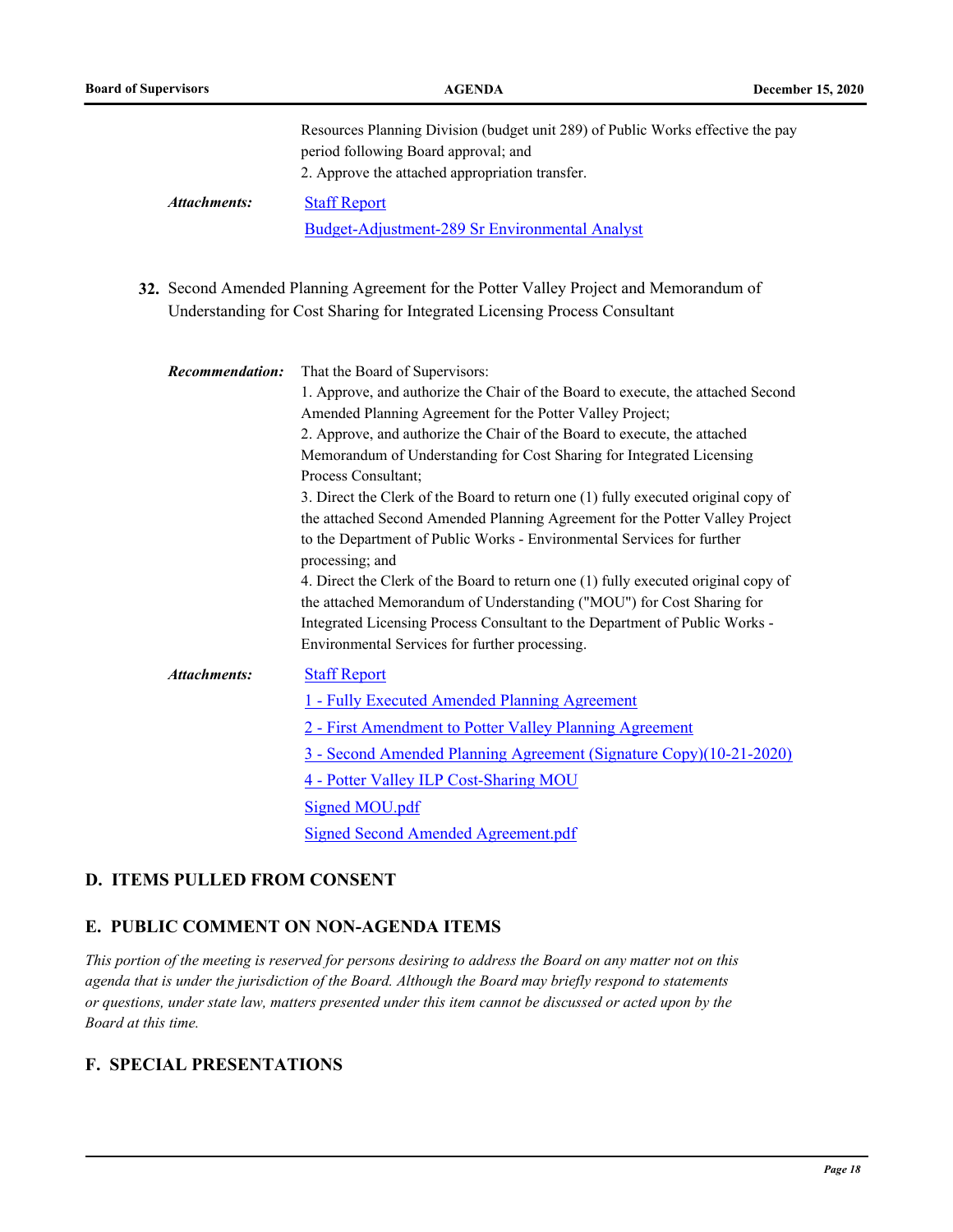#### **G. MATTERS INITIATED BY BOARD MEMBERS**

# *Board of Supervisors*

Discussion Related to Limiting Short-term Vacation Rentals for all but Documented Essential **1.** Personnel During the Pandemic through an Emergency Ordinance (which requires a 4/5 Vote) or through a Public Health Order (Supervisor Steve Madrone)

| <b>Recommendation:</b> | That the Board of Supervisors:                                                                                                                                                                             |
|------------------------|------------------------------------------------------------------------------------------------------------------------------------------------------------------------------------------------------------|
|                        | 1. Consider limiting short-term vacation rentals for all but documented essential<br>personnel during the Pandemic through an Emergency Ordinance (4/5 vote<br>required) or through a Public Health Order. |
| Attachments:           | <b>Staff Report</b>                                                                                                                                                                                        |
|                        | Trinidad Urgency Moritorium on Vacation Rentals Information .pdf                                                                                                                                           |
|                        | Shelter in Place Order signed 03.30.20 ADA 202004091445262439 (1).pdf                                                                                                                                      |
|                        | <b>Comments Received Post Publication G1</b>                                                                                                                                                               |

## **H. DEPARTMENT REPORTS**

# *County Administrative Office*

**1.** Adoption of the 2021 Legislative Platform

| <b>Recommendation:</b> | That the Board of Supervisors:                                                        |
|------------------------|---------------------------------------------------------------------------------------|
|                        | 1. Review the changes made to the legislative platform statement regarding            |
|                        | Richardson Grove proposed at the Dec. 8 meeting and provide input and direction       |
|                        | on those platforms (Attachment 1);                                                    |
|                        | 2. Review the changes made to the legislative platform statement regarding            |
|                        | invasive weed management proposed at the Dec. 8 meeting and provide input and         |
|                        | direction on those platforms (Attachment 2);                                          |
|                        | 3. Review the changes made to the legislative platform statement regarding            |
|                        | Redwood Creek proposed at the Dec. 8 meeting and provide input and direction          |
|                        | on those platforms (Attachment 3);                                                    |
|                        | 4. Provide input and direction to staff as desired on state and federal policy issues |
|                        | to receive priority advocacy services;                                                |
|                        | 5. Adopt the proposed state and federal legislative platforms (Attachment 5),         |
|                        | incorporating any changes desired by the Board, as the final platforms for 2021;      |
|                        | 6. Direct the County Administrative Officer (CAO) to submit the final version to      |
|                        | the county's state delegation, federal congressional representatives, Governor        |
|                        | Gavin Newsom, the incoming presidential administration, and the county's              |
|                        | lobbyists and member associations; and                                                |
|                        | 7. Authorize and direct the CAO to advocate as needed to support the county's         |
|                        |                                                                                       |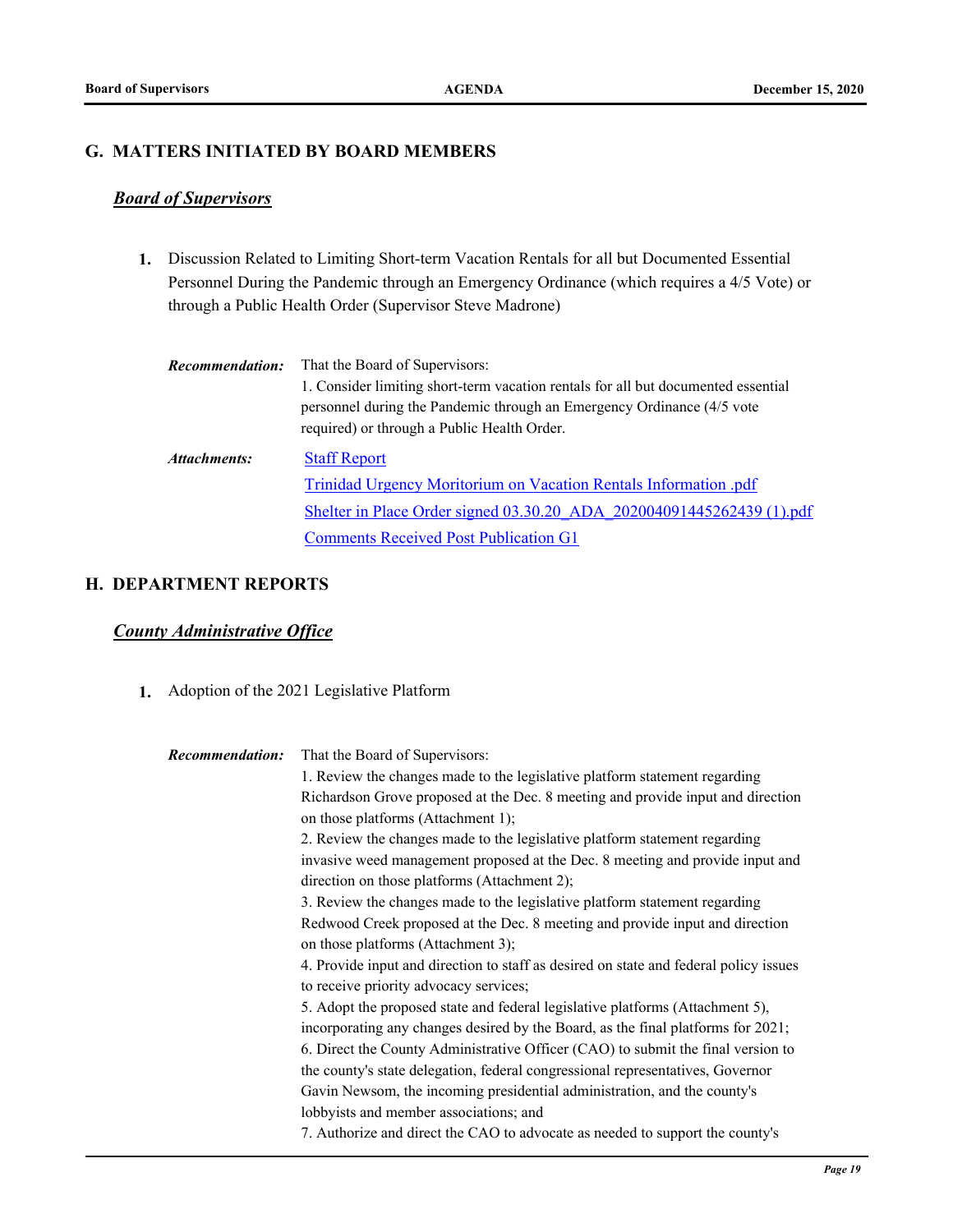|              | legislative platform, and resolutions adopted by the Board, during 2021. |
|--------------|--------------------------------------------------------------------------|
| Attachments: | <b>Staff Report</b>                                                      |
|              | Richardson Grove - Redline.pdf                                           |
|              | <b>Invasive Weed Management - Redline.pdf</b>                            |
|              | Redwood Creek - Redline.pdf                                              |
|              | 2021 Legislative Platform - Redline.pdf                                  |
|              | 2021 Legislative Platform - Revised Final.pdf                            |
|              | <b>Public Comment</b>                                                    |
|              | <b>Comments Received Post Publication.pdf</b>                            |
|              | Richardsons Grove CalTrans PowerPoint.pdf                                |

#### *County Counsel*

**2.** Request of the Auditor-Controller for Outside Counsel Representation

|              | <b>Recommendation:</b> That the Board of Supervisors:<br>1. Deliberate on the request of the Auditor-Controller. |
|--------------|------------------------------------------------------------------------------------------------------------------|
| Attachments: | <b>Staff Report</b>                                                                                              |
|              | Att 1 Letter RE Investigation Notice                                                                             |
|              | Att 2 Response Letter                                                                                            |
|              | Att 3 GC 31000.6                                                                                                 |
|              | 20201125 Letter RE Conflict                                                                                      |
|              | 20201204 Letter Billingsley                                                                                      |
|              | <b>Public Comment</b>                                                                                            |
|              | <b>Comments Received Post Publication H2</b>                                                                     |

#### **I. PUBLIC HEARINGS**

## *Planning and Building Department*

- 1. Hooven Zone Reclassification (4/5 Vote Required) Case Number ZR-17-008, Assessor Parcel Number 511-501-002 McKinleyville Area
	- That the Board of Supervisors: 1. Introduce Ordinance No.\_\_\_\_ (Attachment 2) by title and waive further reading; 2. Open the public hearing, receive and consider the staff report, the Planning Commission's findings and accept public comments; *Recommendation:*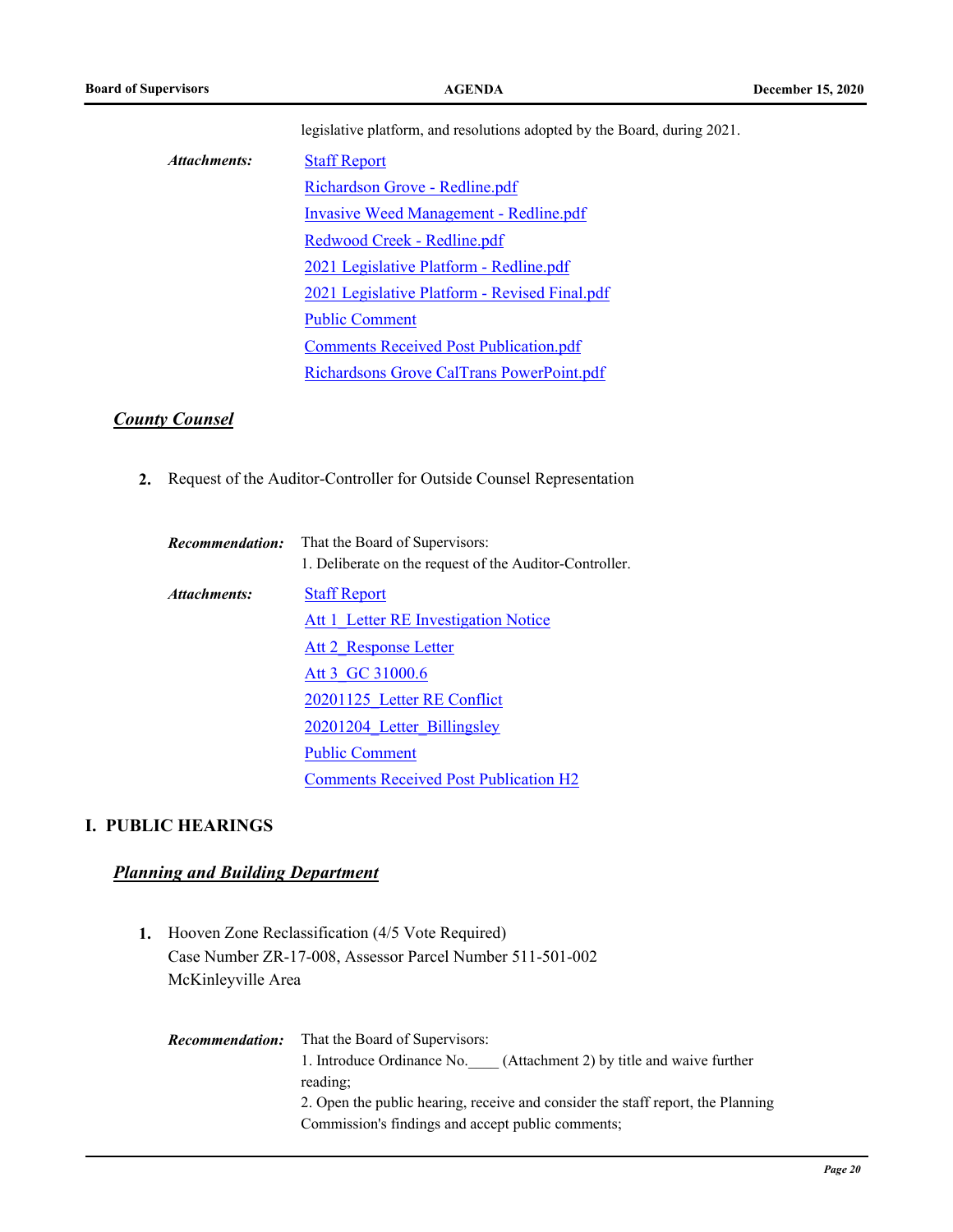|                     | 3. Close the public hearing;                                                                                                                      |
|---------------------|---------------------------------------------------------------------------------------------------------------------------------------------------|
|                     | 4. Consider the Addendum to the Environmental Impact Report (EIR) for the                                                                         |
|                     | Humboldt County General Plan, State Clearinghouse No. 2007012089, adopted by                                                                      |
|                     | the Board of Supervisors on October 23, 2017 pursuant to the California                                                                           |
|                     | <b>Environmental Quality Act;</b>                                                                                                                 |
|                     | 5. Make the necessary findings approving the proposed zone reclassification and                                                                   |
|                     | adopt by 4/5ths vote Resolution No. (Attachment 1) and Ordinance                                                                                  |
|                     | No. (Attachment 2), amending Section 311-7 of Humboldt County Code by<br>reclassifying, through a ten-year non-renewal, approximately 20 acres of |
|                     | Timberland Production Zone (TPZ) into Agriculture General with a Special                                                                          |
|                     | Building Site combining zone that specifies a 5-acre minimum parcel size<br>$(AG-B-5(5));$                                                        |
|                     | 6. Direct the Clerk of the Board to record Certification of Rezoning (Notice of                                                                   |
|                     | Timberland Production Zone Status) (Attachment 3) on the parcels pursuant to                                                                      |
|                     | Sections 51117 and 51141 of the California Government Code, after attaching a<br>copy of the fully executed Ordinance (Attachment 2);             |
|                     | 7. Direct the Clerk of the Board to publish a summary of the Ordinance within 15                                                                  |
|                     | days after the adoption of the Ordinance;                                                                                                         |
|                     | 8. Direct the Clerk of the Board to give notice of the decision to the applicant, the                                                             |
|                     | Assessor's office, County Counsel, the Planning Division, and any other interested<br>party; and                                                  |
|                     | 9. Direct Planning staff to prepare and file a Notice of Determination pursuant to                                                                |
|                     | the California Environmental Quality Act.                                                                                                         |
| <b>Attachments:</b> | <b>Staff Report</b>                                                                                                                               |
|                     | Attachment 1 - Resolution.docx                                                                                                                    |
|                     | Attachment 2 - Ordinance.docx                                                                                                                     |
|                     | Attachment 3 - Cert of Rezone.docx                                                                                                                |
|                     | Attachment 4 - Post-adopt summary.docx                                                                                                            |
|                     | Attachment 5 - PC Staff Report.pdf                                                                                                                |
|                     | <b>Attachment 6 - PC Resolution.pdf</b>                                                                                                           |
|                     | Resolution 20-118.pdf                                                                                                                             |
|                     | Ordinance 2664.pdf                                                                                                                                |
|                     | <b>Executed Cert. of Rezoning.pdf</b>                                                                                                             |

Continuation of a Scheduled Hearing for Revocation of the Approved Bear Butte Farms, LLC **2.** Conditional Use Permit (PLN-11676-CUP) Allowing 21,780 Square Feet of Existing Outdoor Cannabis Cultivation on Assessor's Parcel Number (APN) 221-230-003

|              | <b>Recommendation:</b> That the Board of Supervisors:                   |
|--------------|-------------------------------------------------------------------------|
|              | 1. Continue the hearing on revocation to a date uncertain.              |
| Attachments: | <b>Staff Report</b>                                                     |
|              | Attachment 1 - 11676 Combined NOV and License Revocation 10.06.2020.pdf |
|              | Attachment 2 - Bear Butte Farms LLC Public Comment.pdf                  |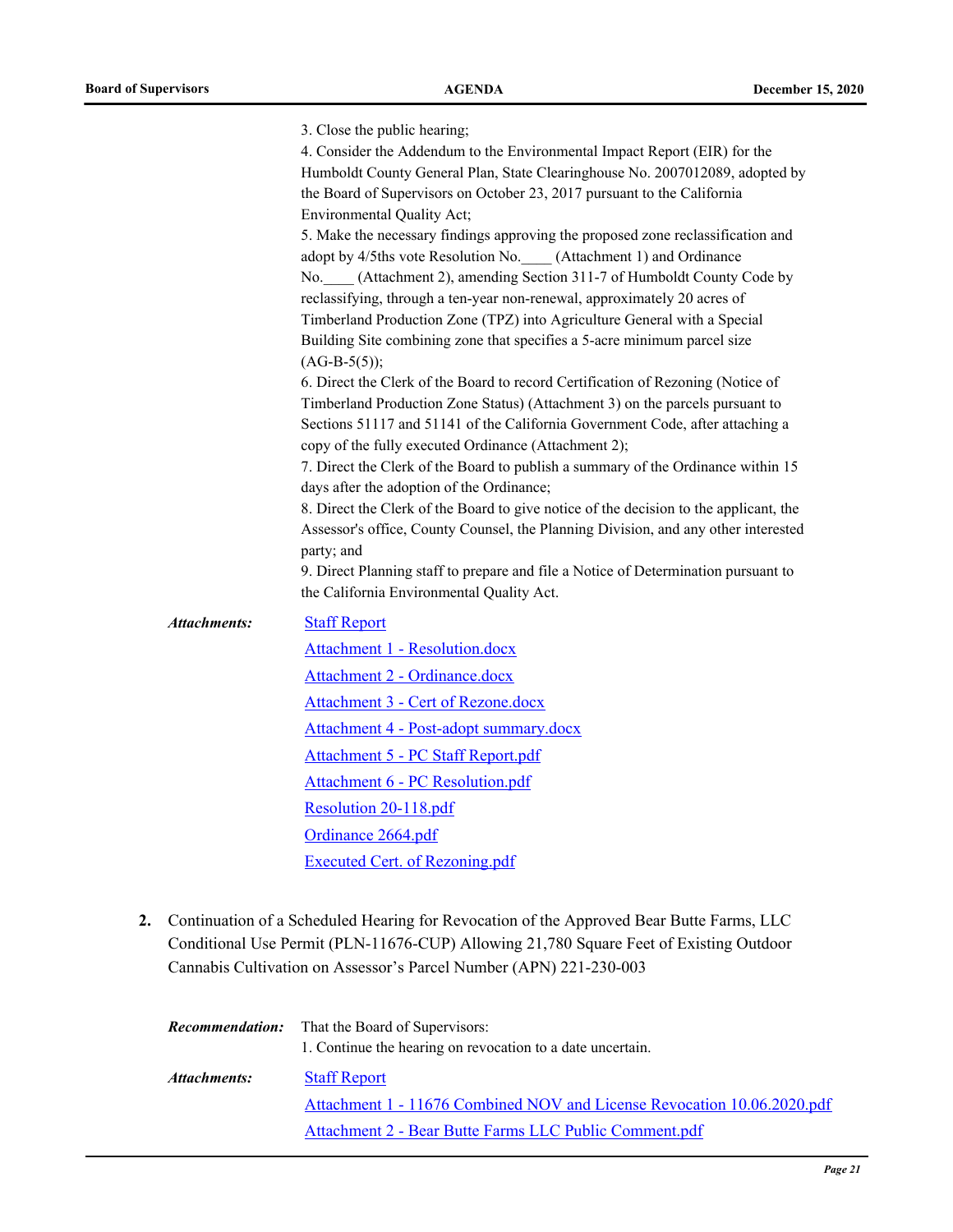# **J. DISCUSSION ITEMS**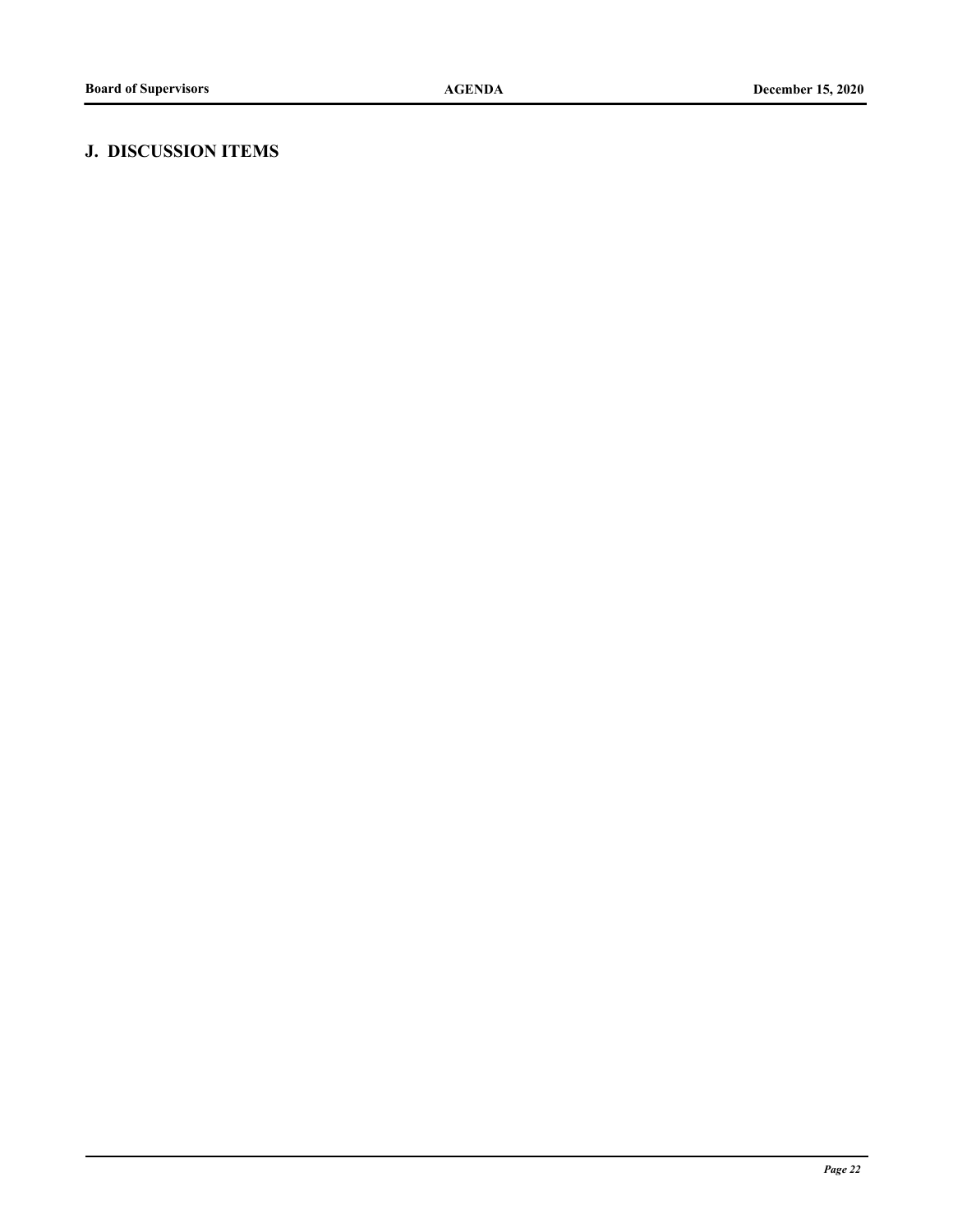#### **K. MATTERS SET FOR TIME CERTAIN**

#### *Board of Supervisors*

**1.** 9:00 a.m. - Assemblymember Wood End of the Year Wrap Up (Supervisor Rex Bohn)

| <b>Recommendation:</b> | That the Board of Supervisors:                                     |
|------------------------|--------------------------------------------------------------------|
|                        | 1. Hear the presentation and take appropriate action, if required. |
| $\blacksquare$         | $\alpha$ $\alpha$ $\alpha$                                         |

*Attachments:* [Staff Report](http://humboldt.legistar.com/gateway.aspx?M=F&ID=21773f72-8a05-4a70-946f-589c5b98f47c.pdf)

#### *Board of Supervisors - Closed Session*

10:00 a.m. - Conference with Legal Counsel – pursuant to Government Code Section 54956.9(d) **2.** (2) & (e)(2) Letter from attorney Cyndy Day-Wilson regarding judicial action to seek appointment of outside counsel.

Attachments: Att 1 Letter RE Investigation Notice

#### *Clerk of the Board*

12:00 p.m. - Recognition of Supervisor Estelle Fennell as Chair of the Humboldt County Board of **3.** Supervisors by California State Senator Mike McGuire

| Recommendation: | That the Board of Supervisors:                                  |
|-----------------|-----------------------------------------------------------------|
|                 | 1. Hear the presentation and take appropriate action as needed. |
| Attachments:    | <b>Staff Report</b>                                             |

#### **L. CLOSED SESSION**

Conference with Legal Counsel – pursuant to Government Code Section 54956.9(d)(2) & (e)(3) to **1.** discuss a claim filed by on behalf of E. Schwenk.

*Attachments:* [Claim of Eric Schwenk\\_Redacted](http://humboldt.legistar.com/gateway.aspx?M=F&ID=51d48461-ce5e-486c-8c09-33bc902d1b0b.pdf)

Pursuant to Government Code section 54954.5 and 54957 to consider a Public Employee **2.** Performance Evaluation for the position of Aviation Director.